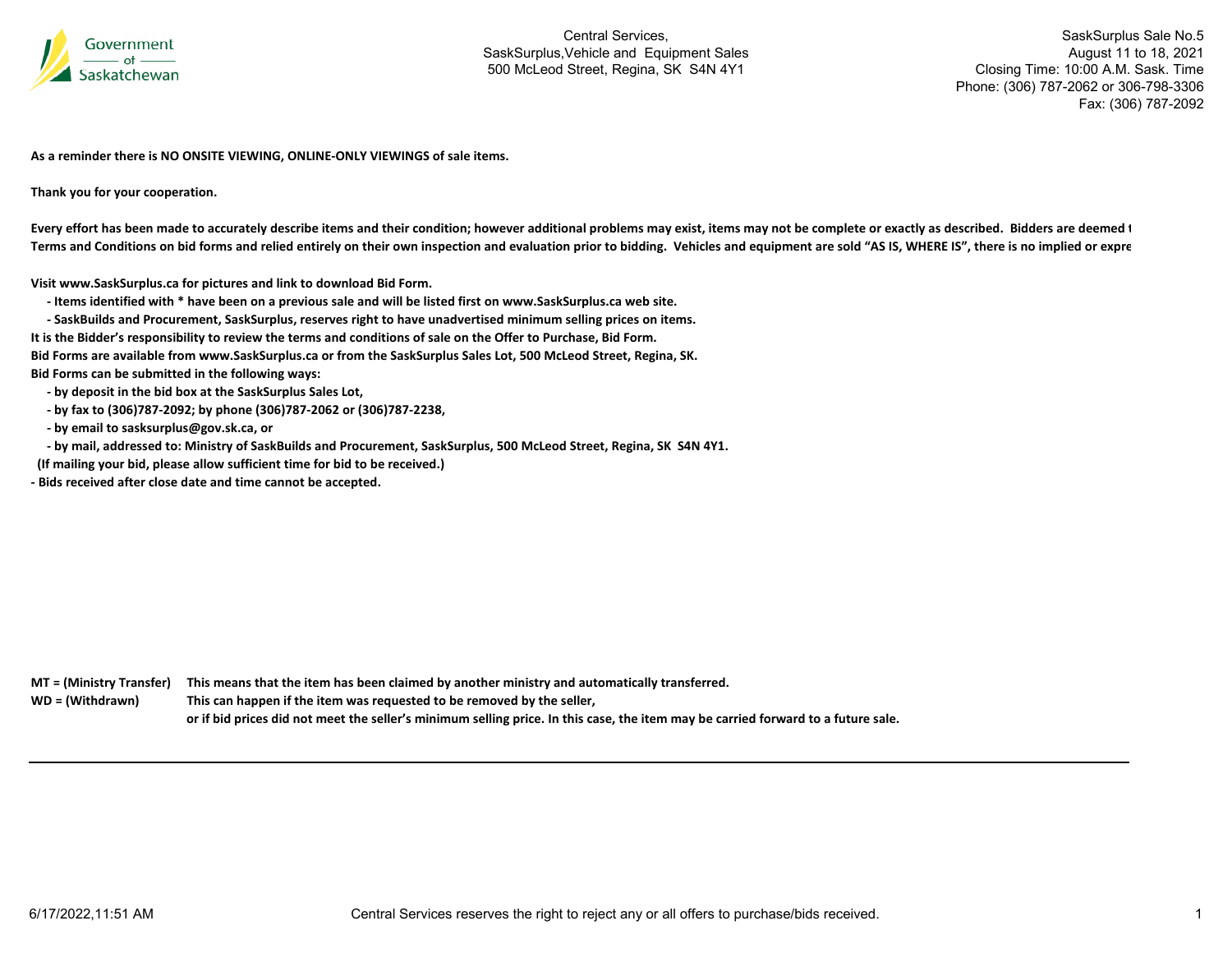

|          | Item#     | <b>Description</b>                                                                                                                                                                                                                                                                                                                                                                                                                                                                                                                                                                                                                                                                                                                                                                                                                                                                                                                                                                                                                                | <b>Kms</b>            | mum Selling | <b>Serial Number</b>      |
|----------|-----------|---------------------------------------------------------------------------------------------------------------------------------------------------------------------------------------------------------------------------------------------------------------------------------------------------------------------------------------------------------------------------------------------------------------------------------------------------------------------------------------------------------------------------------------------------------------------------------------------------------------------------------------------------------------------------------------------------------------------------------------------------------------------------------------------------------------------------------------------------------------------------------------------------------------------------------------------------------------------------------------------------------------------------------------------------|-----------------------|-------------|---------------------------|
|          |           | REGINA, SaskBuilds and Procurement, SaskSurplus Sales Lot, 500 McLeod Street - Vehicles                                                                                                                                                                                                                                                                                                                                                                                                                                                                                                                                                                                                                                                                                                                                                                                                                                                                                                                                                           |                       |             |                           |
|          |           | ON-LINE VIEWING ONLY. NO ON-SITE VIEWING. Contact SaskSurplus (306) 787-2062 or (306) 798-3306.                                                                                                                                                                                                                                                                                                                                                                                                                                                                                                                                                                                                                                                                                                                                                                                                                                                                                                                                                   |                       |             |                           |
| 3,702.00 | $5 - 001$ | Car 2008 CHEVROLET Impala LS FWD, 4 Door 3.5 L V6 Gas Auto A/C, tilt, cruise, AM/FM/CD<br>player, power locks/windows/LF seat, trunk release, mirrors, keyless entry- 2 keys, 2 fobs Extra Kms<br>full size spare tire in good condition (may not be compatible with vehicle), Gold, Passed SGI<br>Inspection., Recent Repairs:, PROBLEMS: front rotor/pads, caliper pins, wiper blades, hail<br>damage on hood, roof and trunk lid, front bumper chips, rear bumper dent, RF fender dent, all<br>doors rust inside at bottom, no first aid kit or fire extinguisher, windshield chips, battery poor,<br>minor exterior damage.>, As is, Where is                                                                                                                                                                                                                                                                                                                                                                                                 | 169,056               |             | \$1,100 2G1WB58KX81352583 |
| 2,189.89 | 5-002     | Car 2009 CHEVROLET Impala LS FWD, 4 Door 3.5L V6 Gas Auto A/C, tilt, cruise, AM/FM/CD<br>player, power locks/windows/LF seat, trunk release, heated mirrors, keyless entry- 2 keys, 2<br>fobs Extra full size spare tire in good condition (may not be compatible with vehicle), Grey,<br>TOW ONLY, Failed SGI Inspection. Requires a passed SGI Inspection to be licensed. Buyer<br>assumes full responsibility for repairs., Recent Repairs:, Check engine - P0128, engine hot, a/c<br>off (engine coolant temp below thermostat regulating temp), oil leak, L park brake sticking,<br>front and rear rotors rusted, alignment out, tires cupped/noisy, hood chips/dents/scratches,<br>both bumpers chips/scratches, LF and RF fenders scratches, RF fender rust, RR fender<br>dents/chips, LF and LR doors rust along bottom, RF and RR doors rust inside bottom, roof rust,<br>trunk lid scratches/dents/rust, no first aid kit or fire extinguisher, windshield large stone chips,<br>battery poor, minor exterior damage.>, As is, Where is | 271,951<br><b>Kms</b> |             | \$500 2G1WB57K791325618   |
| 2,736.00 | $5 - 003$ | Car 2007 CHRYSLER Sebring FWD, 4 Door 2.7 L V6 Gas Auto A/C, tilt, cruise, AM/FM/CD player, 170,843<br>power locks/windows/LF seat, trunk release, heated mirrors, keyless entry- 2 key fobs, Silver, Kms<br>TOW ONLY, Failed SGI Inspection. Requires a passed SGI Inspection to be licensed. Buyer<br>assumes full responsibility for repairs., Recent Repairs:, PROBLEMS: LF axle seal, LR strut,<br>hood paint bubbling/scratches, bumper scratches, RF door chips around window frame, roof<br>scratches, no first aid kit or fire extinguisher, battery poor, minor exterior damage.>, As is,<br>Where is                                                                                                                                                                                                                                                                                                                                                                                                                                   |                       |             | \$586 1C3LC56R67N634700   |
| 3,489.89 | 5-004     | Car 2007 CHRYSLER Sebring FWD, 4 Door 2.7 L V6 Gas Auto A/C, tilt, cruise, AM/FM/CD player, 169,695<br>power locks/windows/LF seat/trunk release, heated mirrors, driving lights, keyless entry, 2 key Kms<br>fobs , Silver, Passed SGI Inspection., Recent Repairs:, PROBLEMS: LF toe link bushing cracked,<br>tires deteriorating, windshield chips, hood chips/paint bubbling, front bumper chips, rear<br>bumper scratches, LF fender scratches, RR fender rust, rocker panels and both rear doors road<br>rash, roof rust above windshield/scratches, trunk lid scratches, left mirror paint peeling, no<br>first aid kit or fire extinguisher, battery poor, minor exterior damage. >, As is, Where is                                                                                                                                                                                                                                                                                                                                      |                       |             | \$982 1C3LC56R67N634762   |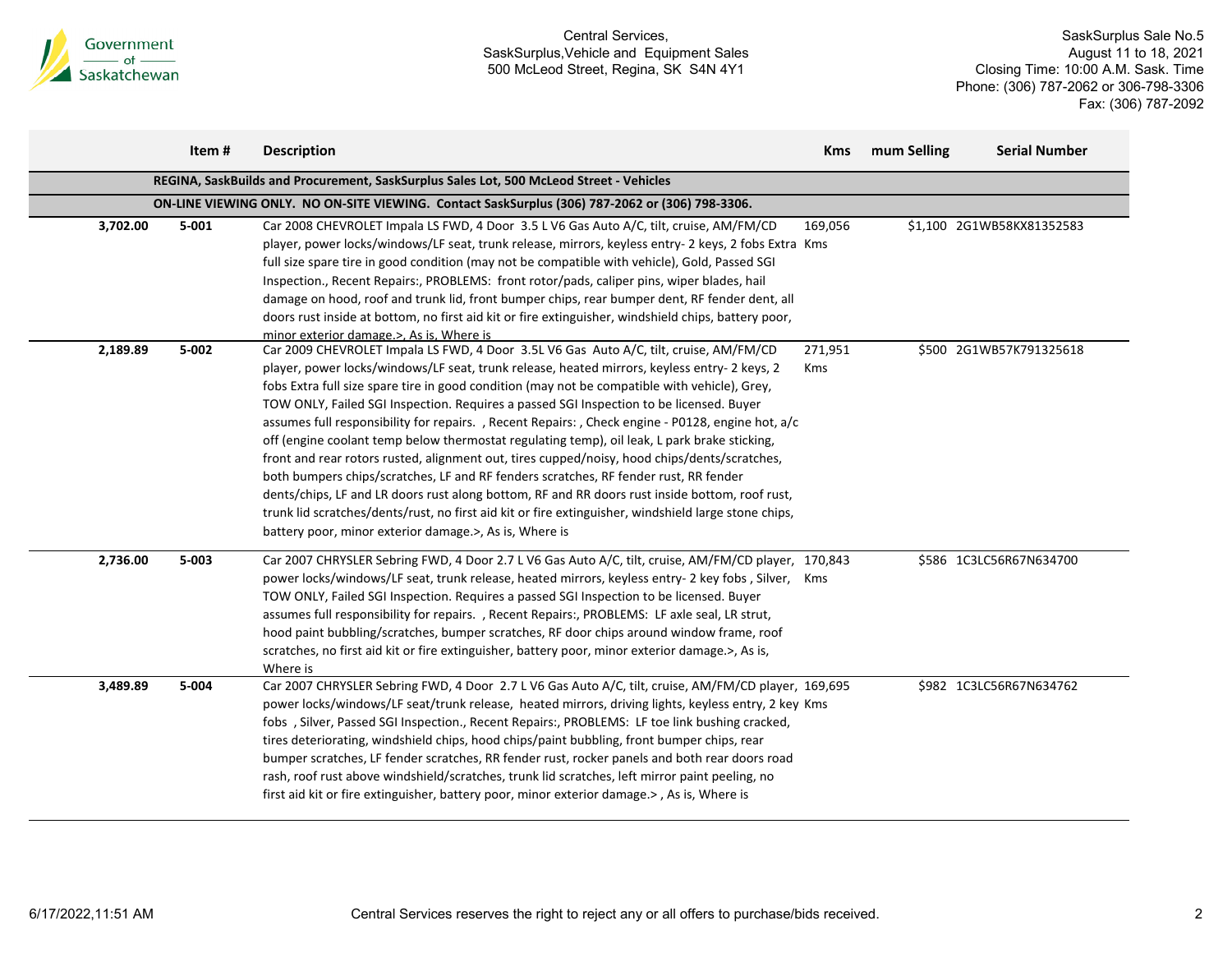

|              | Item# | <b>Description</b>                                                                                                                                                                                                                                                                                                                                                                                                                                                                                                                                                                                                                                                                                                                                                                                                                                                                                                            | <b>Kms</b>     | mum Selling | <b>Serial Number</b>      |
|--------------|-------|-------------------------------------------------------------------------------------------------------------------------------------------------------------------------------------------------------------------------------------------------------------------------------------------------------------------------------------------------------------------------------------------------------------------------------------------------------------------------------------------------------------------------------------------------------------------------------------------------------------------------------------------------------------------------------------------------------------------------------------------------------------------------------------------------------------------------------------------------------------------------------------------------------------------------------|----------------|-------------|---------------------------|
| 3,689.89     | 5-005 | Car 2007 CHRYSLER Sebring FWD, 4 Door 2.7 L V6 Gas Auto A/C, tilt, cruise, AM/FM/CD player, 125,689<br>power locks/windows/LF seat, heated mirrors, driving lights, keyless entry- key pad on LF door, Kms<br>1 key fob, Red, Passed SGI Inspection., Recent Repairs:, PROBLEMS: hood scratches, both left<br>fender scratches, both front doors rust along bottom, trunk lid scratches, dent, Chrysler badge<br>missing, no first aid kit or fire extinguisher, battery poor, minor exterior damage.>, As is,<br>Where is                                                                                                                                                                                                                                                                                                                                                                                                    |                |             | \$982 1C3LC56R47N634730   |
| 3,689.89     | 5-006 | Car 2007 CHRYSLER Sebring FWD, 4 Door 2.7 L V6 Gas Auto A/C, tilt, cruise, AM/FM/CD player, 135,903<br>power locks/windows/LF seat, heated mirrors, driving lights, keyless entry- key pad on LF door, Kms<br>2 key fobs , Silver, Passed SGI Inspection., Recent Repairs:, PROBLEMS: brake cable seized,<br>rust on rockers, underneath and rear fenders, hood paint bubbling/scratches, front bumper<br>paint peeling badly, LF fender scratches, LR fender rust, RR fender rust, trunk lid scratches,<br>headliner loose at back, no first aid kit or fire extinguisher, battery poor, minor exterior<br>damage.>, As is, Where is                                                                                                                                                                                                                                                                                         |                |             | \$982 1C3LC56R77N634771   |
| 2,589.89     | 5-007 | Car 2008 CHRYSLER Sebring FWD, 4 Door 2.7L V6 Gas Auto A/C, tilt, cruise, AM/FM/CD player, 200,180<br>power locks/windows/trunk release, heated mirrors, driving lights, keyless entry, 2 key fobs,<br>Blue, TOW ONLY, Failed SGI Inspection. Requires a passed SGI Inspection to be licensed. Buyer<br>assumes full responsibility for repairs. , Recent Repairs:, PROBLEMS: power steering rack<br>leaking, front rotors pads pulsation, RR strut leaking, alignment out, driver window control will<br>not roll up RR window, door road rash, mild rust underneath, wipers chattering, hood paint<br>bubbling/scratches, both bumpers scratches/chips, LF fender scratches, rocker panels road<br>rash, roof rust spots, headliner loose at back, no first aid kit or fire extinguisher, windshield<br>chips, left mirror paint peeling, right mirror scratches, battery poor, minor exterior damage.>,<br>As is, Where is | Kms            |             | \$625 1C3LC56R18N230513   |
| $3,113.13$ * | 4-141 | Truck 2011 FORD F150 SuperCrew 4WD, crew cab, standard box 5.4L V8 Gas Auto A/C, tilt,<br>cruise, power windows, power locks topper, Black, TOW ONLY, No SGI Inspection. It is<br>unknown if any repairs or safety concerns exist (if any). Requires a passed SGI Inspection to be<br>licensed. Buyer assumes full responsibility for repairs if required., Recent Repairs:, PROBLEMS:<br>Rear differential binding-possible transmission issues, transfer case leak, parking brakes<br>inoperable, holes in roof from lightbar, centre console missing, windshield cracked, minor<br>exterior damage>, As is, Where is                                                                                                                                                                                                                                                                                                       | 361,000<br>Kms |             | \$2,700 1FTFW1EF9BFB06684 |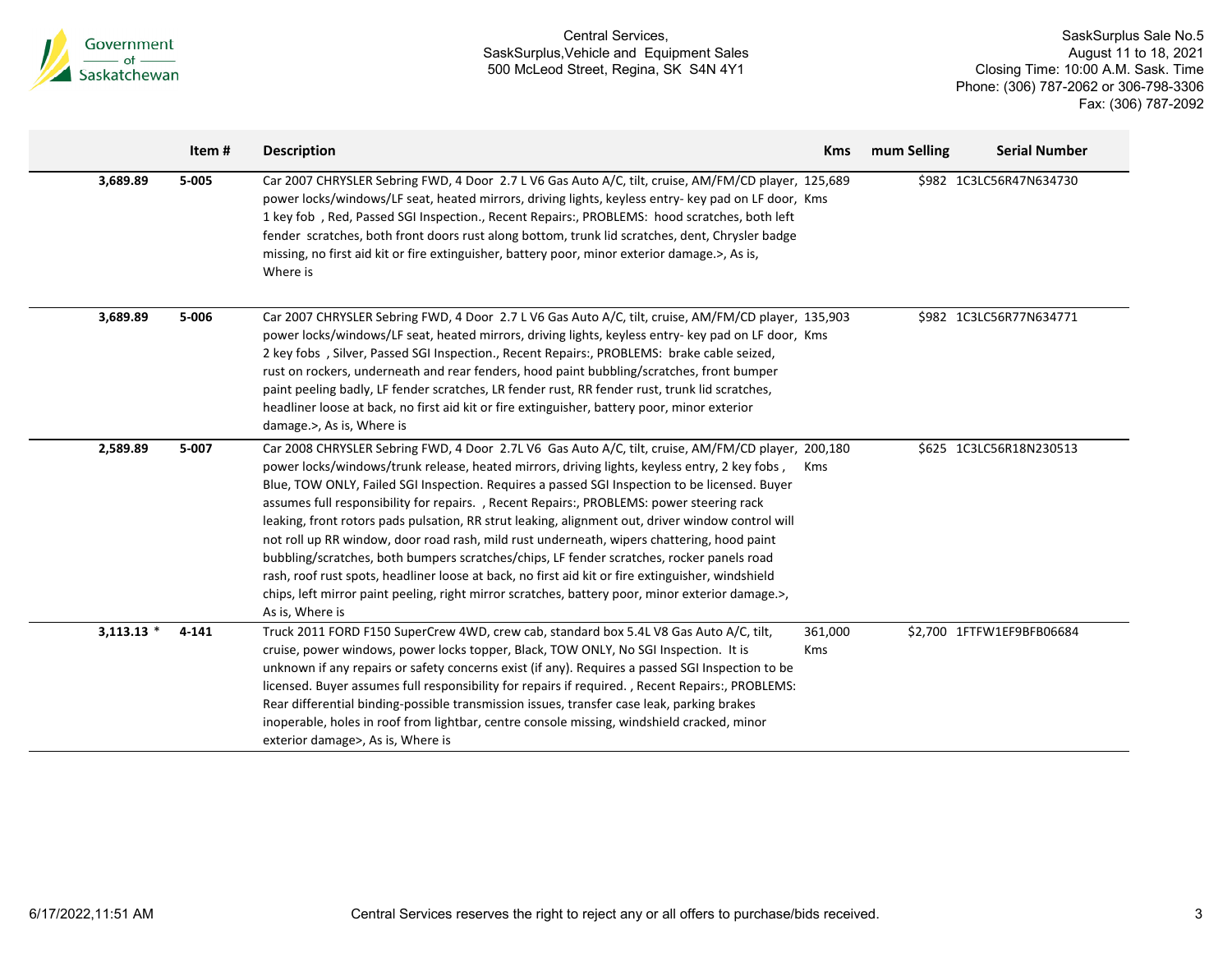

|              | Item# | <b>Description</b>                                                                                                                                                                                                                                                                                                                                                                                                                                                                                                                                                                                                                                                                                                                                                                                                                                                                                                                                                                                                                                                                                                                                                                                                                    | <b>Kms</b>        | mum Selling | <b>Serial Number</b>      |
|--------------|-------|---------------------------------------------------------------------------------------------------------------------------------------------------------------------------------------------------------------------------------------------------------------------------------------------------------------------------------------------------------------------------------------------------------------------------------------------------------------------------------------------------------------------------------------------------------------------------------------------------------------------------------------------------------------------------------------------------------------------------------------------------------------------------------------------------------------------------------------------------------------------------------------------------------------------------------------------------------------------------------------------------------------------------------------------------------------------------------------------------------------------------------------------------------------------------------------------------------------------------------------|-------------------|-------------|---------------------------|
| 6,600.00 $*$ | 4-018 | Truck 2008 FORD F550 RWD, duals, club cab, has a backseat, 9'x8' dump body, sides fold down, 284,748<br>rusting condition unknown, 6.4L V8 Diesel Auto A/C, tilt, cruise, power heated trailer tow<br>mirrors, power windows, power locks, power mirrors Watco Model DT16 liftgate, front tow<br>hooks, grille inserts, hitch 2" receiver, trailer wiring, electric trailer brake, side steps, hood<br>deflector, White, TOW ONLY, Failed SGI Inspection. Requires a passed SGI Inspection to be<br>licensed. Buyer assumes full responsibility for repairs. , , PROBLEMS: Engine light on, driver<br>information centre exhaust diesel particulate filter issues, reduced enginne power, LF shock,<br>steering damper, both batteries hold downs, jump seat missing, dassh warning lights on, RF<br>tire cut, both front seats are missing side covers, front bumper dented/chipped/rusted, both<br>front doors dented, roof rusted, 1 hole sealed in roof, no hazard kit and fire extinguisher, no<br>spare tire, windshield cracked, driver signal lens broken, both front seats missing trim, liftgate<br>rusted/condition unknown, driver floor mat worn hole, driver mirror cracked, minor exterior<br>damage>, As is, Where is | Kms 8389<br>hours |             | \$4,500 1FDAW56R68EE33032 |
| 4,009.00     | 5-008 | Van 2008 DODGE Caravan CV, Cargo FWD 3.3L V6 Gas Auto A/C, cruise, tilt, AM/FM/CD player, 86,141<br>power mirrors, front windows, locks, Map box, cargo barrier, computer stand, shelves, steel<br>floor, large metal box (loose in back), roof rack with beacon (condition unknown), hitch, rear<br>handle of roof, White, TOW ONLY, Failed SGI Inspection. Requires a passed SGI Inspection to<br>be licensed. Buyer assumes full responsibility for repairs. , Recent Repairs: Recall W09<br>repaired, PROBLEMS: No oil, power steering leak, brake pads and rotors, front bumper<br>damaged, LF fender paint bubbling/rust, RR fender dent, hood paint bubbling/scratches/dents,<br>all doors chips/dents, tailgate dented, moulding broken, cover for rear door latch broken/glass<br>scratched, 2 sealed holes in roof, battery poor, minor exterior damage.>, As is, Where is                                                                                                                                                                                                                                                                                                                                                  | Kms               |             | \$1,545 1D4HN11H98B143899 |
| 5,200.00     | 5-009 | Van 2009 Dodge Caravan, Cargo FWD 3.3L V6 Gas Auto A/C, tilt, cruise, AM/FM/CD player,<br>power mirrors/front windows/locks Computer stand, map box, cargo barrier, steel floor,<br>shelving, large metal box (loose), roof rack with beacon-condition unknown, hitch, White,<br>TOW ONLY, Failed SGI Inspection. Requires a passed SGI Inspection to be licensed. Buyer<br>assumes full responsibility for repairs., Recent Repairs: recall W09 repaired, disc brake<br>components, PROBLEMS: Brake pads and rotors, left tail light assembly, beacon light, left<br>sliding door trim, front bumper cover damage, hood paint bubbling, front bumper broken, rear<br>tail light, RR door missing molding, roof dents/3 sealed holes, tailgate small rust spot,<br>windshield chips, battery poor, minor exterior damage.>, As is, Where is                                                                                                                                                                                                                                                                                                                                                                                           | 66,667<br>Kms     |             | \$1,425 2D4HN11E09R617652 |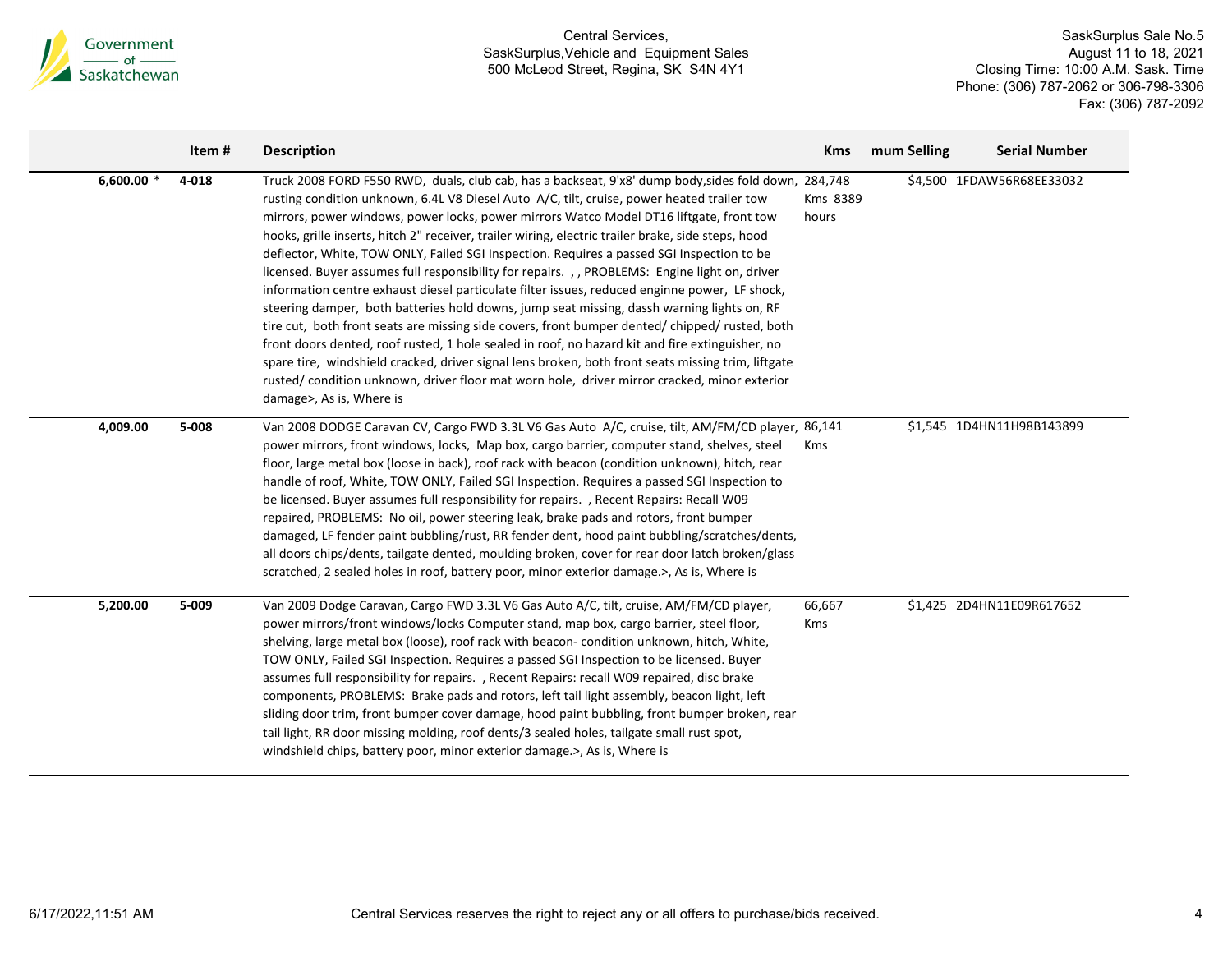

|          | Item#     | <b>Description</b>                                                                                                                                                                                                                                                                                                                                                                                                                                                                                                                                                                                                                                                                                                                                                                                                                                                                                                                                                                                               | <b>Kms</b>     | mum Selling | <b>Serial Number</b>      |
|----------|-----------|------------------------------------------------------------------------------------------------------------------------------------------------------------------------------------------------------------------------------------------------------------------------------------------------------------------------------------------------------------------------------------------------------------------------------------------------------------------------------------------------------------------------------------------------------------------------------------------------------------------------------------------------------------------------------------------------------------------------------------------------------------------------------------------------------------------------------------------------------------------------------------------------------------------------------------------------------------------------------------------------------------------|----------------|-------------|---------------------------|
| 2,936.00 | $5 - 010$ | Van 2008 DODGE Grand Caravan FWD, 7 passenger 3.3L V6 Gas Auto A/C, tilt, cruise,<br>AM/FM/CD player, rear HVAC, power locks/front windows/mirrors, keyless entry (1 key fob)<br>roof rack, Silver, TOW ONLY, Failed SGI Inspection. Requires a passed SGI Inspection to be<br>licensed. Buyer assumes full responsibility for repairs. , Recent Repairs: recall W09 repaired,<br>PROBLEMS: engine light on P0456/P0457, transmission cooler lines, power steering leak,<br>coolant crossover pipe, rear tires poor/mismatched, rocker panels rust, hood chips/scratches,<br>all fenders rusted, tailgate rust/dented, driver seat ripped, "A" pillar on left side dented, front<br>wipers, no rear spray, windshield chips, spare tire loose in back, first aid kit removed, battery<br>poor, minor exterior damage.>, As is, Where is                                                                                                                                                                          | 202,921<br>Kms |             | \$650 2D8HN44H68R779080   |
| 3,803.00 | $5 - 011$ | Van 2008 DODGE Grand Caravan Cargo FWD 3.3L V6 Gas Auto A/C, tilt, cruise, AM/FM/CD<br>player, power locks/windows, keyless entry (2 key fobs) Map box, cargo barrier, shelving, steel Kms<br>floor, roof rack, beacon-condition unknown, handle on rear roof, hitch, White, TOW ONLY,<br>Failed SGI Inspection. Requires a passed SGI Inspection to be licensed. Buyer assumes full<br>responsibility for repairs., Recent Repairs: Recall W09 repaired, driver seat tear stitched,<br>PROBLEMS: Engine oil pan leaking, power steering rack leaking, anti-freeze leaking,<br>transmission line coolant leaking, brake pads and rotors, TPMS light on, hood hail, crack in<br>windshield, rear tires worn, both bumpers LF and RR fenders scratched/dented/scraped, roof<br>surface rust/dented/3 sealed holes, tailgate molding broken/glass scratched, battery poor,<br>minor exterior damage.>, As is, Where is                                                                                              | 108,260        |             | \$1,330 1D4HN11H78B143903 |
| 4,009.00 | $5 - 012$ | Van 2008 DODGE Grand Caravan Cargo FWD 3.3L V6 Gas Auto A/C, tilt, cruise, AM/FM/CD<br>player, power front windows/mirrors, keyless entry (2 key fobs) step attached to rear hitch,<br>hitch, map box, cargo barrier, steel floor, shelving, roof rack with beacon-condition unknown,<br>handle on roof at rear, White, TOW ONLY, Failed SGI Inspection. Requires a passed SGI<br>Inspection to be licensed. Buyer assumes full responsibility for repairs. , Recent Repairs: recall<br>W09 repaired, PROBLEMS: transmission lines, power steering pressure hose, large oil leak,<br>crossover pipe leaking, RR shock, windshield cracked, wheel alignment, TPMS light on, hood<br>paint bubbling/scratched, both bumpers dented/scratched/chipped, both front fenders<br>rust/dented, LF and RF door bent/rust at bottom, right side door cracked, roof rust spots,<br>tailgate dents, head lamps foggy, LF floor mat ripped, 2 holes sealed in roof, battery poor,<br>minor exterior damage.>, As is, Where is | 95,300<br>Kms  |             | \$1,065 1D4HN11H18B143895 |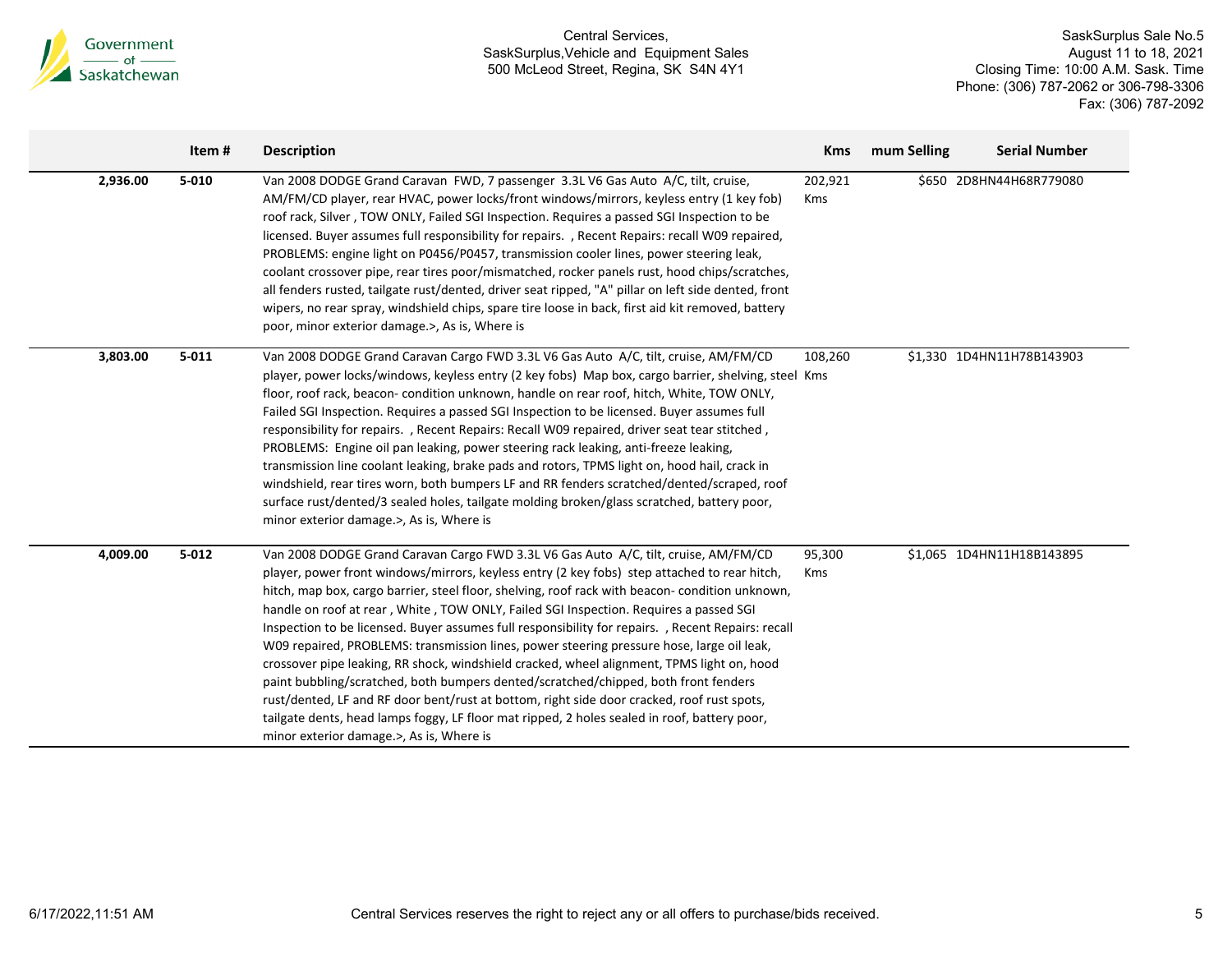

|          | Item#     | <b>Description</b>                                                                                                                                                                                                                                                                                                                                                                                                                                                                                                                                                                                                                                                                                                                                                                                                                                                                                                                                                                                                                                                                                       | <b>Kms</b>     | mum Selling | <b>Serial Number</b>      |
|----------|-----------|----------------------------------------------------------------------------------------------------------------------------------------------------------------------------------------------------------------------------------------------------------------------------------------------------------------------------------------------------------------------------------------------------------------------------------------------------------------------------------------------------------------------------------------------------------------------------------------------------------------------------------------------------------------------------------------------------------------------------------------------------------------------------------------------------------------------------------------------------------------------------------------------------------------------------------------------------------------------------------------------------------------------------------------------------------------------------------------------------------|----------------|-------------|---------------------------|
| 3,814.00 | $5 - 013$ | Van 2009 DODGE Grand Caravan Cargo FWD 3.3L V6 Gas Auto A/C, tilt, cruise, AM/FM/CD<br>player, power front windows/mirrors/locks, keyless entry (2 key fobs) Computer stand, map<br>box, cargo barrier, steel floor, roof rack with beacon-condition unknown, step at rear bumper,<br>handle attached to tailgate, White, TOW ONLY, Failed SGI Inspection. Requires a passed SGI<br>Inspection to be licensed. Buyer assumes full responsibility for repairs. , Recent Repairs: recall<br>W09 repaired, PROBLEMS: transmission lines leaking, oil pan gasket leaking, rough idle, rear<br>outer tie rod, left inner tie rod, rear shock, blower motor noisy on high, heat stuck on cold due<br>to low anti-freeze, temperature gauge fluctuates, tires poor condition, TPMS light on, left tire<br>sensor not reading, hood hail damage, front bumper cracked, both bumpers scratched, all<br>fenders rusted/dented/hail damage, tailgate dented, roof hail damage/3 holes sealed, no first<br>aid kit or fire extinguisher, windshield chips, battery poor, minor exterior damage.>, As is,<br>Where is | 100,614<br>Kms |             | \$945 2D4HN11E59R617632   |
| 4,200.00 | $5 - 014$ | Van 2009 DODGE Grand Caravan Cargo FWD 3.3 L V6 Gas Auto A/C, cruise, tilt, AM/FM/CD<br>player, power front window, locks, mirrors Map box, computer stand, cargo barrier, shelving,<br>steel floor, roof rack with beacon- condition unknown, hitch, White, TOW ONLY, Failed SGI<br>Inspection. Requires a passed SGI Inspection to be licensed. Buyer assumes full responsibility<br>for repairs., Recent Repairs: recall W09 repaired, PROBLEMS: L/R tail light broken, both<br>bumpers cracked/missing molding, front bumper skirt damage, RT rear rocker rusted (not<br>through), hood paint bubbling/scratches/dents, LF fender rust, LR fender dent, RR fender rust,<br>LF door dent/molding broken, tailgate top handle missing/glass scratched, LF seat hole/cushion<br>visible, windshield chips, roof rust along front edge, 2 holes in roof sealed, battery poor, minor<br>exterior damage.>, As is, Where is                                                                                                                                                                                | 100,176<br>Kms |             | \$1,410 2D4HN11E59R617646 |
| 3,805.00 | $5 - 015$ | Van 2009 DODGE Grand Caravan Cargo FWD 3.3L V6 Gas Auto A/C, tilt, cruise, AM/FM/CD<br>player, power front windows/mirrors/power locks, keyless entry (2 key fobs) Map box,<br>computer stand, cargo barrier, roof rack with beacon-condition unknown, steel floor, shelving,<br>hitch, handle attached to tailgate, White, TOW ONLY, Failed SGI Inspection. Requires a passed<br>SGI Inspection to be licensed. Buyer assumes full responsibility for repairs. , Recent Repairs:<br>recall W09 repaired, PROBLEMS: left outer tie rod, oil leak- possible oil pan gasket, hood paint<br>peeling/hail damage, front bumper cracked, rear bumper scratched/scraped, all fenders<br>rusted/dented, left tail light lens broken, rear wiper arm broken, front wiper blades,<br>windshield chipped, 4 holes sealed in roof, no first aid kit or fire extinguisher, battery poor,<br>minor exterior damage.>, As is, Where is                                                                                                                                                                                 | 115,462<br>Kms |             | \$1,370 2D4HN11E89R683415 |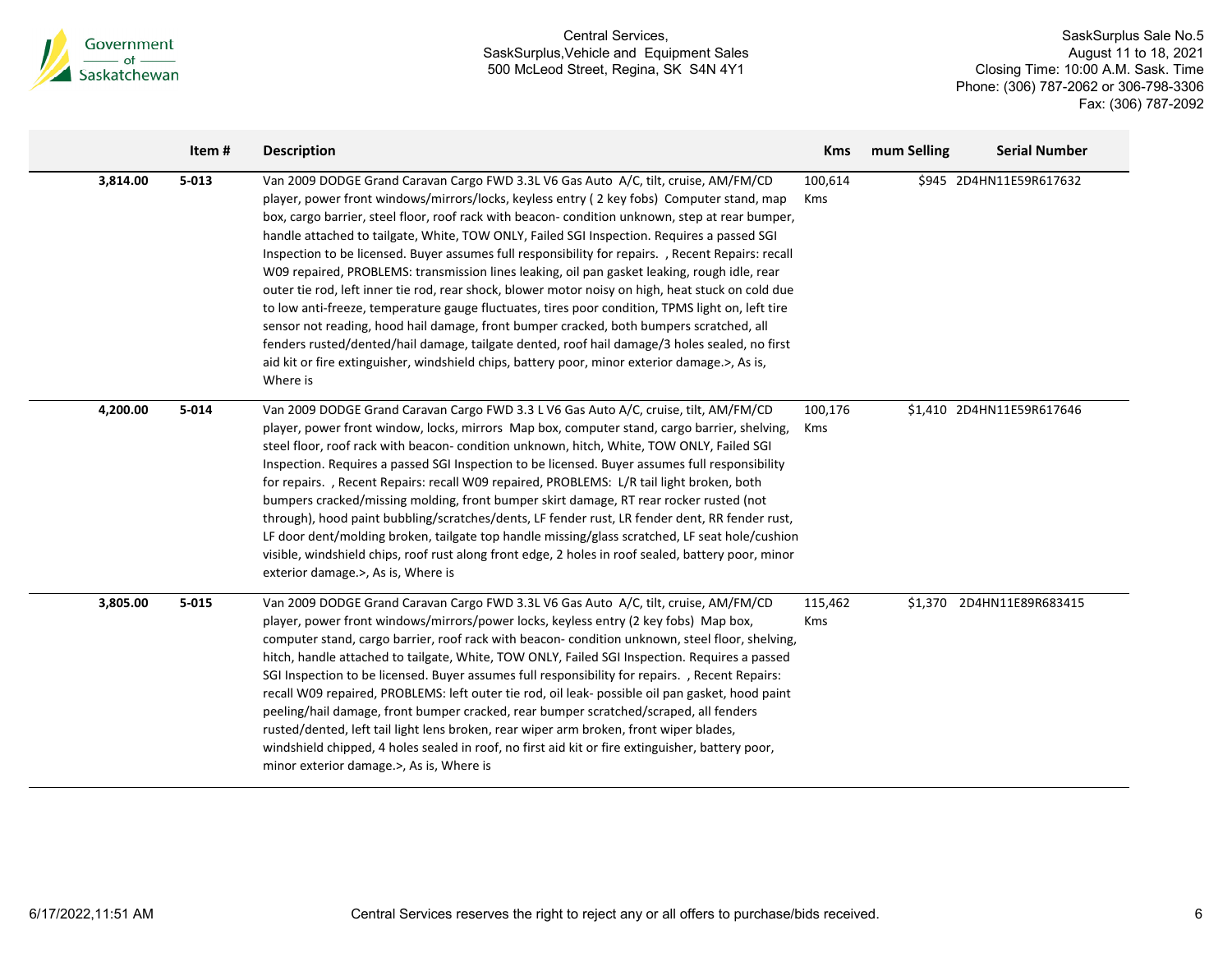

|        |          | Item#     | <b>Description</b>                                                                                                                                                                                                                                                                                                                                                                                                                                                                                                                                                                                                                                                                                                                      | <b>Kms</b>            | mum Selling | <b>Serial Number</b>      |
|--------|----------|-----------|-----------------------------------------------------------------------------------------------------------------------------------------------------------------------------------------------------------------------------------------------------------------------------------------------------------------------------------------------------------------------------------------------------------------------------------------------------------------------------------------------------------------------------------------------------------------------------------------------------------------------------------------------------------------------------------------------------------------------------------------|-----------------------|-------------|---------------------------|
|        | 5,200.00 | $5 - 016$ | Van 2009 DODGE Grand Caravan CV FWD 3.3L V6 Gas Auto A/C, cruise, tilt, AM/FM/CD player, 73,641<br>power mirrors, front windows, locks Computer stand, map box, cargo barrier, steel floor,<br>shelving, roof rack with beacon, condition unknown, large metal box unsecured, hitch, White,<br>TOW ONLY, Failed SGI Inspection. Requires a passed SGI Inspection to be licensed. Buyer<br>assumes full responsibility for repairs., Recent Repairs: recall W09 repaired, PROBLEMS: Left<br>rear shock, brake pads and rotors, front bumper cover cracked/broken, windshield cracked,<br>tailgate window scratched, 3 holes sealed in roof, 2 holes in top of tailgate sealed, battery<br>poor, minor exterior damage.>, As is, Where is | Kms                   |             | \$1,425 2D4HN11E39R617645 |
| $*$ MT |          | $5 - 017$ | Van 2009 DODGE Grand Caravan SE FWD, 7 passenger, second row bench seat, stow and go<br>(rear seat only) 3.3L V6 Gas Auto A/C, tilt, cruise, rear HVAC, AM/FM/CD player, power<br>locks/front windows/mirrors, keyless entry (2 key fobs), Red, Passed SGI Inspection., Recent<br>Repairs:, PROBLEMS: hood paint peeling, front bumper rock chipped, back bumper<br>scraped/scratched on drivers side, LF fender rusted/scratched, both left doors rusted, tailgate<br>rust/dented, windshield chipped, no first aid kit or fire extinguisher, battery poor, minor<br>exterior damage.>. As is. Where is                                                                                                                                | 175,973<br>Kms        |             | \$1,126 2D8HN44E69R685305 |
|        | 2,236.00 | $5 - 018$ | Van 2009 DODGE Grand Caravan, 7 passenger Stow & Go FWD 3.3L V6 Gas Auto A/C, cruise,<br>tilt, AM/FM/CD player, rear HVAC, power front windows/locks/mirrors, Red, TOW ONLY,<br>Failed SGI Inspection. Requires a passed SGI Inspection to be licensed. Buyer assumes full<br>responsibility for repairs., Recent Repairs: Recall W09 repaired, PROBLEMS: Front strut<br>mounts, hood hail/paint poor, both bumpers paint poor/scratches, LF and LR fender scratches,<br>LF and LR door dents near handle/hail damage, RF and RR door hail damage at top, roof hail<br>damage, tailgate large dents/rust, battery poor, minor exterior damage.>, As is, Where is                                                                        | 272,963<br><b>Kms</b> |             | \$726 2D8HN44E19R681758   |
| $*$ MT |          | $5 - 019$ | Van 2010 DODGE Grand Caravan FWD 3.3L V6 Gas Auto A/C, tilt, cruise, AM/FM/CD player,<br>power locks/windows/mirrors Computer stand, cargo barrier, shelving, steel floor, roof rack<br>with beacon, handle mounted to tailgate, hitch, White, Passed SGI Inspection., Recent Repairs:<br>Recall W09 repaired, PROBLEMS: Transmission pan leaking, brake pads & rotors, left rear<br>calipers, TMPS light, hood paint poor, front bumper cracked, rear bumper scratched, both rear<br>fenders rust, RR fender scrape, RF door scrape/dent, RR door rust at bottom, tailgate dent,<br>driver seat torn/cushion soft, battery poor, minor exterior damage.>, As is, Where is                                                              | 125,897<br>Kms        |             | \$860 2D4HN11E39R683404   |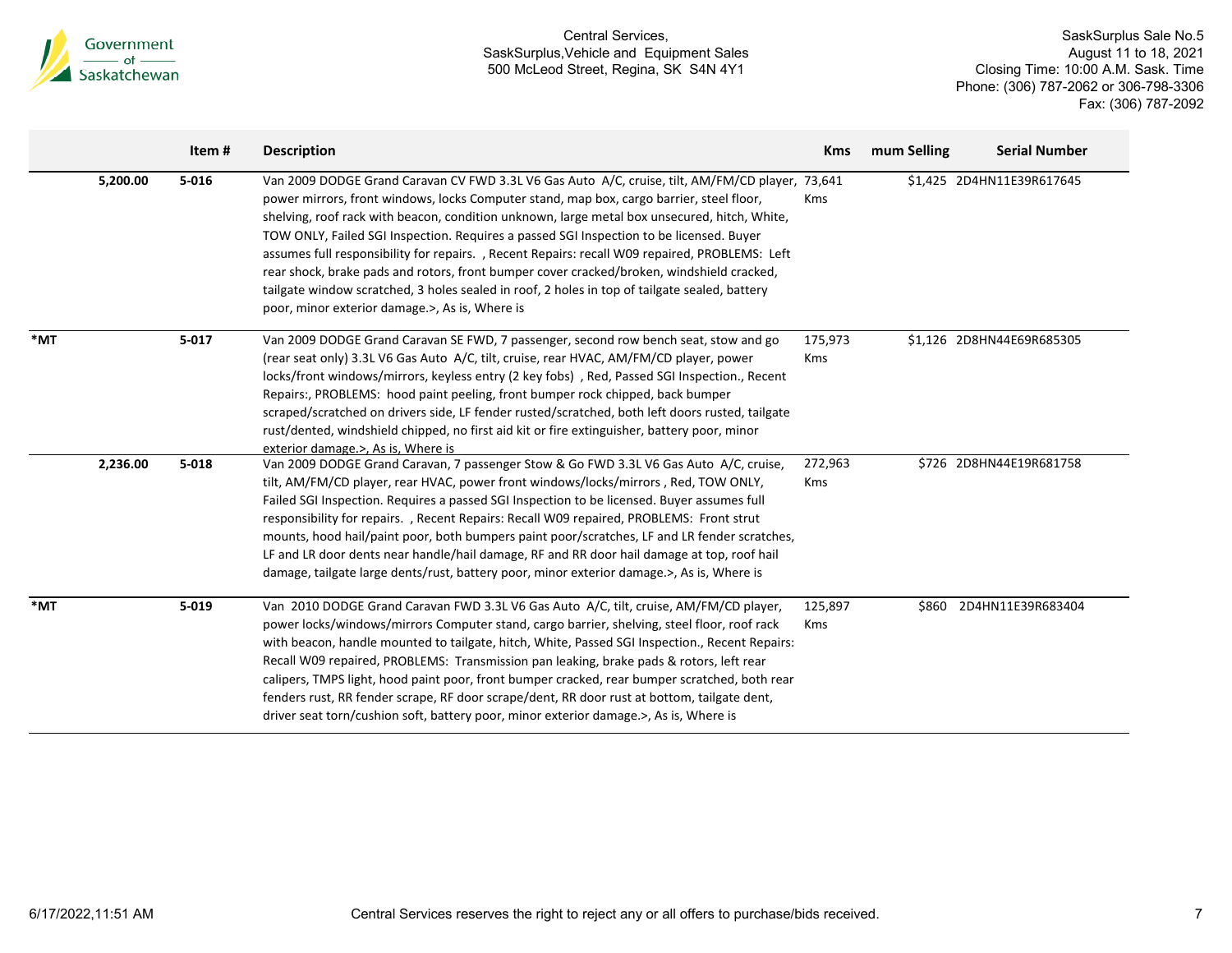

|     |                     | Item#     | <b>Description</b>                                                                                                                         | <b>Kms</b> | mum Selling | <b>Serial Number</b> |
|-----|---------------------|-----------|--------------------------------------------------------------------------------------------------------------------------------------------|------------|-------------|----------------------|
|     |                     |           | REGINA, SaskBuilds and Procurement, SaskSurplus Sales Lot, 500 McLeod Street - Miscellaneous Items and Equipment.                          |            |             |                      |
|     |                     |           | ON-LINE VIEWING ONLY. NO ON-SITE VIEWING. Contact SaskSurplus (306) 787-2062 or (306) 798-3306.                                            |            |             |                      |
|     | $7.66*$             | 4-188     | Cabinet with Wheels wood/laminate 2 shelves, 2 doors, 37" W x 23" D x 33" H,,,,,, Poor                                                     |            | \$1 N/A     |                      |
|     | 1.08                | $5 - 101$ | Canister Dolly Metal 13.5 d x 9h, rusted, 3 caster wheels, blue, ,,,, Fair                                                                 |            | \$1         |                      |
|     | <b>No Bid</b>       | $5 - 102$ | Cart Wood 22.5"w x 50"l x 36.5"h, white, 2 caster wheels, 2 fixed wheels, worn, scuffed,<br>paint chipped/worn,,,,, Poor                   |            | \$1         |                      |
|     | 15.89               | $5 - 103$ | Cart Metal 36"w x 19"d x43"h, 3 shelves, with handle, 4 caster wheels, ,,,,, Good                                                          |            | \$1         |                      |
|     | 26.89               | 5-104     | Cart Metal Frame, Wood Platform 36"w x 60"l x 42"h, 2 caster wheels, 2 fixed wheels, blue<br>, , , , , fair                                |            | \$1         |                      |
| *MT |                     | $5 - 105$ | Cart Metal Frame, Wood Platform 36"w x 60"l x 42"h, hitch and ball, 2 caster wheels, 2<br>fixed wheels, blue $, \ldots,$ fair              |            | \$1         |                      |
|     | 26.79               | 5-106     | Cart Metal Frame, Wood Platform 36"w x 60"l x 42"h, hitch and ball, 2 caster wheels, 2<br>fixed wheels, blue,,,,,, Fair                    |            | \$1         |                      |
|     | 9.00                | $5 - 107$ | Cart Metal Frame, Wood Platform 62"  x 30"w x 42"h, 2 caster wheels, 2 fixed wheels, blue<br>, , , , , Fair                                |            | \$1         |                      |
| *MT |                     | $5 - 108$ | Cart Metal with Wood Inserts 24"w 47"l x 37"h, 2 caster wheels, 2 fixed wheels, 2 shelves,<br>, , , , Fair                                 |            | \$1         |                      |
|     | 2.00                | $5 - 109$ | Cart Metal with Wood Inserts 18"w x 33"l x 36"h, 2 shelves, 4 caster wheels , , , , , Fair                                                 |            | \$1         |                      |
|     | 13.99               | $5 - 110$ | Cart Plastic 40"  x 20"w x 38"h, 4 caster wheels, 3 shelves,,,,, Fair                                                                      |            | \$1         |                      |
|     | 21.33               | $5 - 112$ | Cart Rubbermaid, Plastic 20"w x 40"l x 38"h, 3 shelves, 4 caster wheels, grey,,,,, Fair                                                    |            | \$1         |                      |
|     | 23.00               | $5 - 113$ | Cart Stainless Steel 29"w x 36"l x 36"h, 2 caster wheels, 2 fixed wheels, 3 shelves , , , , , Fair                                         |            | \$1         |                      |
|     | No Bid *            | 4-197     | Cart Wooden 20.5"W x 40"L x 37"H, all swivel casters, white, , , , , Fair                                                                  |            | \$1         |                      |
|     | <b>No Bid</b>       | $5 - 114$ | Cart Wooden 22"w x 50"l x 36"h, 2 casters wheels, 2 fixed wheels, brown,,,,, Fair                                                          |            | \$1         |                      |
|     | No Bid <sup>*</sup> | 4-199     | Cart Wooden 36"L x 24"W x 52"H, 2 shelves, swivel casters, brown,,,,, Good                                                                 |            | \$1         |                      |
|     | 1.00                | $5 - 123$ | Metal 24.5"w x 39.25"l x 38"h, 2 shelves, 2 caster wheels, 2 fixed wheels, bumper<br>Cart<br>around base of cart,,,,, Fair                 |            | \$1         |                      |
|     | <b>No Bid</b>       | $5 - 116$ | Cart Metal 18"  x 24"w x 26"h, 4 casters all swivel, lock detached, no key, rubber mat on<br>top, orange,,,,,, Fair                        |            | \$1         |                      |
|     | 9.00                | $5 - 117$ | Cart Metal Platform 24"w x 48"l x 46"h, blue, 2 fixed wheels, 2 caster wheels, 2 tires flat,<br>,,, Poor                                   |            | \$1         |                      |
|     | <b>No Bid</b>       | $5 - 122$ | Cart Metal with Wood Platform approx. 24.5"w x 61"l x 38"h, 2 fixed wheels, 2 caster<br>wheels, platform chipped/worn at edges, ,,,,, Poor |            | \$1         |                      |
|     | 8.88                | $5 - 118$ | Cart Plastic 20"w x 40"l x 37"h, 4 caster wheels, 3 shelves, grey,,,,, Fair                                                                |            | \$1         |                      |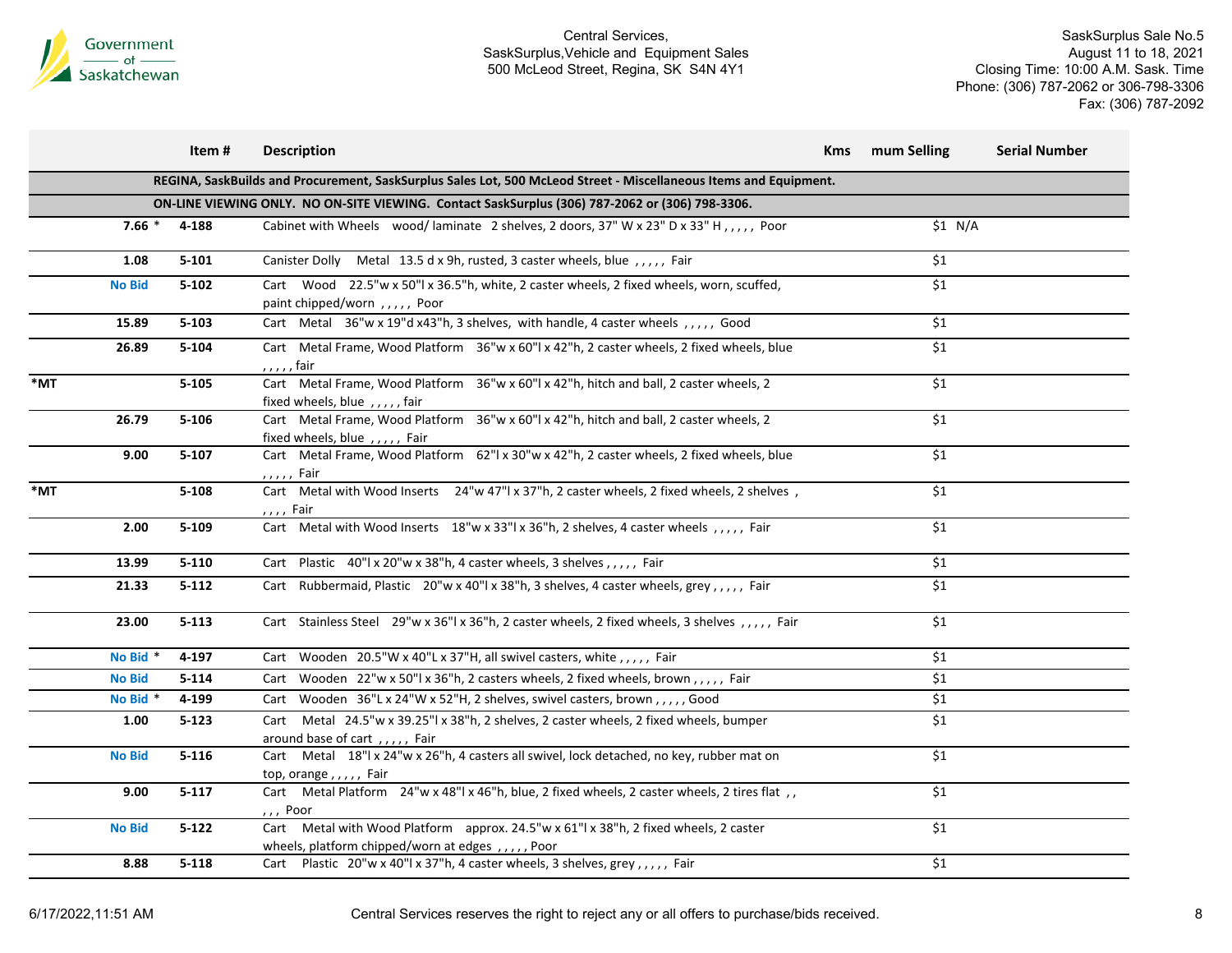

|                   |               | Item#     | <b>Description</b>                                                                                                                                                                | <b>Kms</b> | mum Selling | <b>Serial Number</b> |
|-------------------|---------------|-----------|-----------------------------------------------------------------------------------------------------------------------------------------------------------------------------------|------------|-------------|----------------------|
|                   | 8.88          | $5 - 119$ | Cart Plastic 19"w x 40"l x 37.5"h,3 shelves, 4 caster wheels, grey,,,,, Fair                                                                                                      |            | \$1         |                      |
|                   | 35.00         | $5 - 120$ | Rubbermaid, Plastic 18"w x 33"l x 38"h, 4 caster wheels, 3 shelves, black,,,,,, Fair<br>Cart                                                                                      |            | \$1         |                      |
|                   | 5.99          | $5 - 121$ | Rubbermaid, Plastic 20"w x 40"l x 37"h,4 caster wheels, 3 shelves, white, , Fair<br>Cart                                                                                          |            | \$1         |                      |
|                   | <b>No Bid</b> | $5 - 125$ | Cart Wood 22"w x 48"l x 37"h, 2 caster wheels, 2 fixed wheels, metal handle, worn, scuffed<br>, , , , , Fair                                                                      |            | \$1         |                      |
|                   | 1.00          | $5 - 124$ | Wood 22.5"w x 49.5"l x 35.5"h, 2 caster wheels, 2 fixed wheels, wood cracked/peeling<br>Cart<br>$, \ldots$ , Poor                                                                 |            | \$1         |                      |
|                   | 2.00          | $5 - 115$ | Cart Wooden 22.5"w x 49.75"l x 36.5"h, 2 caster wheels, 2 fixed wheels, worn, scuffed,<br>wood cracked around nails,,,,,, Poor                                                    |            | \$1         |                      |
| $*_{\mathsf{MT}}$ |               | $5 - 126$ | Cart Wooden Platform 22"w x 47"l x 40"h, 2 caster wheels, 2 fixed wheels , , , , , Fair                                                                                           |            | \$1         |                      |
| *MT               |               | $5 - 127$ | Cart Wooden Platform 22"w x 49"l x 35"h, 4 caster wheels, 2 fixed wheels,,,,, Fair                                                                                                |            | \$1         |                      |
| *MT               |               | $5 - 128$ | Wooden Platform 22"w x 50"l x 36"h, 2 caster wheels, 2 fixed wheels, ,,,,, Fair<br>Cart                                                                                           |            | \$1         |                      |
|                   | 9.00          | $5 - 129$ | Wooden Platform 29"w x 59.5"l x 37"h, 2 caster wheels, 2 fixed wheels, ,,,,, Fair<br>Cart                                                                                         |            | \$1         |                      |
|                   | 9.00          | $5 - 130$ | Wooden with Plastic Platform 22"w x 49"l x 36"h, 2 caster wheels, 2 fixed wheels, ,,,<br>Cart<br>Fair                                                                             |            | \$1         |                      |
|                   | No Bid *      | 4-201     | CD Player JVC model XL-FZ158BK 5-disc CD changer, unsure if operational,,,,, Poor                                                                                                 |            | \$1         |                      |
|                   | No Bid *      | 4-202     | CD/Cassette Player Sharp unsure if operational,,,,, Poor                                                                                                                          |            |             | \$1 80,903,721       |
|                   | No Bid *      | 4-149     | Chairs Lot of 3 Metal and Fabric , , , , , Fair                                                                                                                                   |            | \$1         |                      |
|                   | No Bid *      | $2 - 113$ | Floor Mats Set of 3 801635 Ram OEM Fabric floor mats 2-front, 1 full width rear, may fit Ram<br>1500 Tradesman Crew Cab. Black in color.,,,,, Excellent                           |            | \$1         |                      |
|                   | 1.00          | $5 - 131$ | Floor scrubber Power boss 26, Minute Man, Model PB25600 26 QPI no charger, extra<br>pad, unknown condition, grey, ,,,,, Poor                                                      |            | \$1         |                      |
|                   | 9.00          | $5 - 132$ | Hand Truck Dolly<br>Steel wheels ,,,,, Poor                                                                                                                                       |            | \$1         |                      |
|                   | $$19.00$ $*$  | 4-222     | Industrial Work Table metal top, wooden base caster wheels,,,,, Poor                                                                                                              |            | \$1         |                      |
|                   | No Bid *      | 4-223     | Ironing Board metal , , , , , Fair                                                                                                                                                |            | \$1         |                      |
|                   | <b>No Bid</b> | $5 - 133$ | Lamp Model 004250 black, no bulb, working condition unknown,,,,, Poor                                                                                                             |            | \$1         |                      |
|                   | No Bid *      | 4-224     | Lamp Unknown Brand, metal Unknown if operational,,,,, Poor                                                                                                                        |            | \$1         |                      |
|                   | No Bid *      | 4-225     | Laptop and Document Bags Lot of 3 Various Brands document bag is 26" W x 18" H x 6.5" D.<br>Mudd bag is 16.5" W x 12" H x 3" D. Samsonite bag is 20.5" W x 14" H x 7" D,,,,, Poor |            |             | \$1 Poor Condition   |
|                   | No Bid *      | 4-156     | Muffin Trays Lot of 4 Stainless steel 12" x 9",,,,, Fair                                                                                                                          |            | \$1         |                      |
|                   | $10.00*$      | 4-226     | Patient Exam Table unknown brand 23" w, 70" d, 34" h,,,,, Fair                                                                                                                    |            | \$1         |                      |
|                   |               |           |                                                                                                                                                                                   |            |             |                      |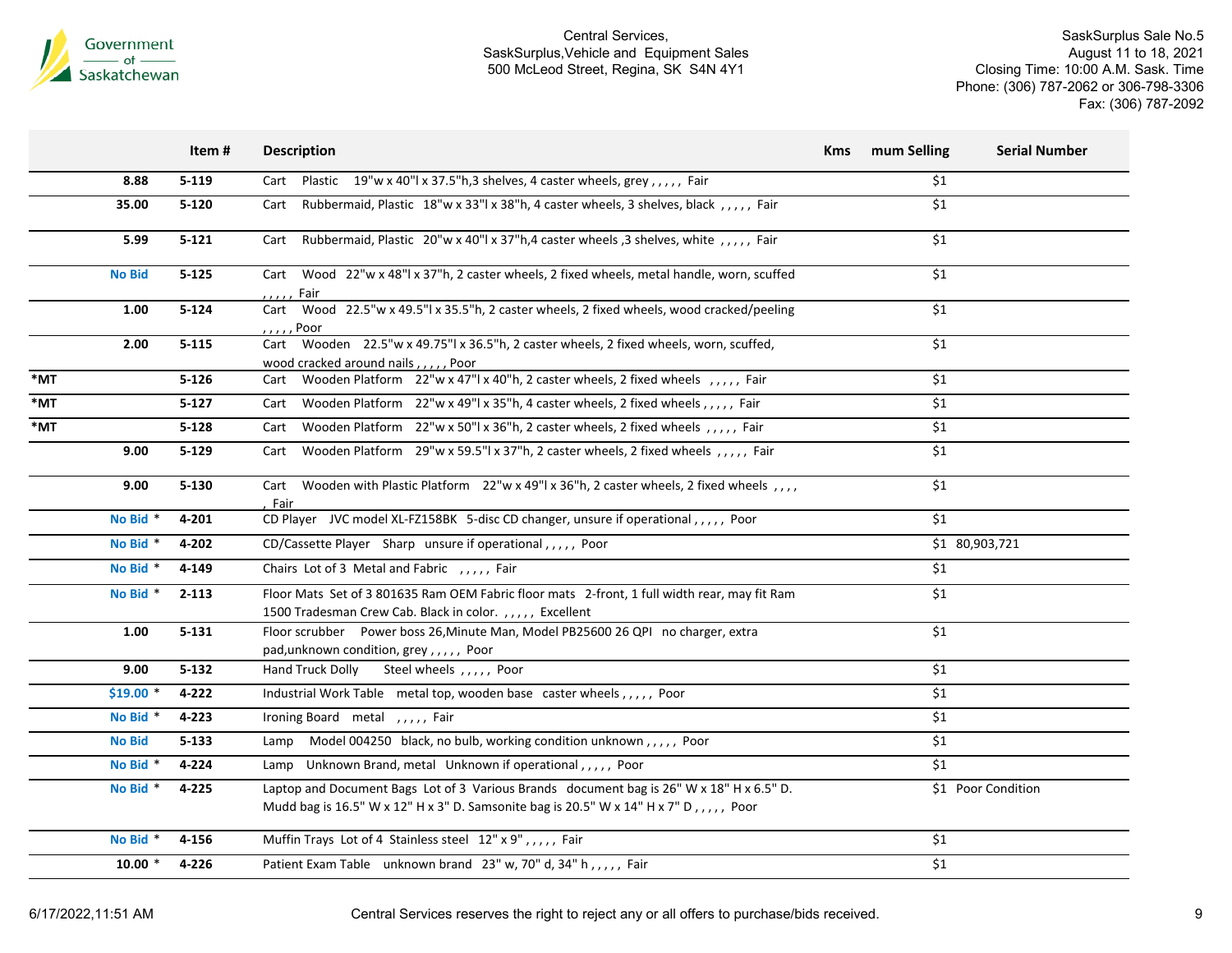

|               | Item #    | <b>Description</b>                                                                                                                                                                                    | <b>Kms</b> | mum Selling  | <b>Serial Number</b>   |
|---------------|-----------|-------------------------------------------------------------------------------------------------------------------------------------------------------------------------------------------------------|------------|--------------|------------------------|
| $20.00*$      | 4-227     | Patient Lift Arjo 220081-01, Battery-powered operability unknown, rated for 150 kg, 18" x<br>40", adjustable height, , Poor                                                                           |            |              | \$1 92422 205 / Unsafe |
| $1.01 *$      | $3 - 136$ | Piano Ennis 5207 Seems to be working well, no bench, some scratches,,,,, Fair                                                                                                                         |            | \$1 N/A      |                        |
| No Bid *      | 4-228     | Pitchers Lot of 6 stainless steel 5WX8H, with top and bottom holes, 4 rubber tubes , broken,<br>, , , , Poor                                                                                          |            | \$1          |                        |
| 4.15 $*$      | $4 - 157$ | Pots Lot of 5 Stainless steel Sm: 6.75"W x 7"D quantity:3, Lrg: 6.75"W x 10"D quantity:2,,,,<br>, Fair                                                                                                |            | \$1          |                        |
| No Bid *      | 4-230     | Projector Bell & Howell Model 2592B 16mm, unsure if operational,,,,, Poor                                                                                                                             |            |              | \$1 TG-45082           |
| 75.99 *       | 4-103     | Running boards Set of 2 Ford Factory removed from a 2018 Ford F250 crew cab,,,,,<br>Excellent                                                                                                         |            | \$50 800,998 |                        |
| 75.99 *       | 4-104     | Running boards Set of 2 Ford Factory removed from a 2018 Ford F250 crew cab,,,,,<br>Excellent                                                                                                         |            | \$50 800,994 |                        |
| 75.99 *       | 4-105     | Running boards Set of 2 Ford Factory removed from a 2019 Ford F550 Extended Cab and<br>Chassis, , Excellent                                                                                           |            | \$50 801,066 |                        |
| 6.00          | $5 - 134$ | 39"l x 9"w, brown, D handle, , , , , New - Unused<br>Shovel                                                                                                                                           |            | \$1          |                        |
| No Bid *      | 4-235     | Speakers Lot of 2 Unknown brand, Vintage Unknown if operational,,,,, Poor                                                                                                                             |            | \$1          |                        |
| $1.99 *$      | $3 - 134$ | Suitcases Cambridge Travelway, Protocol Platinum Cambridge suitcase measures 28.5" W x<br>17.5" H x 8.5" D. Protocol suitcase measures 22.5" W x 17.5" H x 8.5" D.,,,,, Fair                          |            | \$1          |                        |
| No Bid *      | 4-242     | Suitcases Lot of 3 Unknown Brands, vinyl Brown suitcase measures 24.5" W x 18" H x 5" D.<br>Brown suitcases measure 18" W x 15.5" H x 4" D. Black bag measures 12" W x 16.5" H x 3" D,,<br>, , , Poor |            | \$1          |                        |
| 15.35         | $5 - 135$ | Survival Kit<br>winter supplies, new in box,,,,, Good                                                                                                                                                 |            | \$1          |                        |
| 61.00         | $5 - 136$ | Tires Set of 2 15 inch, 215/70R/15, Artic Claw Winter TXI, Snowflake, M+S, Manufacture<br>date - week 20, year 2015, 7/32 tread depth,,,,,, Good                                                      |            | \$40         |                        |
| 71.00         | $5 - 137$ | Tires Set of 2 15 inch, 215/70R/15, Firestone Winter Force 2, Snowflake, M+S, Manufacture<br>date - week 11, year 2020, 12/32 tread depth,,,,, Excellent                                              |            | \$50         |                        |
| <b>No Bid</b> | $5 - 138$ | Tires Set of 4 16 inch, 225/60R/16, Cooper Grand Touring, M+S, Manufacture date - week<br>48, year 2016, 6/32 tread depth,,,,,, Fair                                                                  |            | \$120        |                        |
| 161.00        | $5 - 139$ | Tires Set of 4 16 inch, 225/60R/16, Firestone All Season, M+S, Manufacture date - week 24,<br>year 2017, 8/32 tread depth,,,,,, Good                                                                  |            | \$160        |                        |
| 81.00         | $5 - 140$ | Tires Set of 2 16 inch, 225/60R/16, Sumitomo Ice Edge. Snowflake, M+S. Manufacture date -<br>week 15, year 2019, 7/32 tread depth,,,,,, Good                                                          |            | \$80         |                        |
| 43.00         | $5 - 141$ | Tires Set of 2 16 inch, 225/60R/16, Winter Claw Extreme Grip, Snowflake, M+S,<br>Manufacture date - week 30, year 2014, 6/32 tread depth,,,,, Poor                                                    |            | \$20         |                        |
| 121.00 *      | 4-168     | Tires Set of 3 17 inch, 215/60R/17, Nokian, 7/32 inch Nordman SUV, Snowflake, M+S,<br>Manufacture date, week 25, year 2014.,,,,, Good                                                                 |            | \$120        |                        |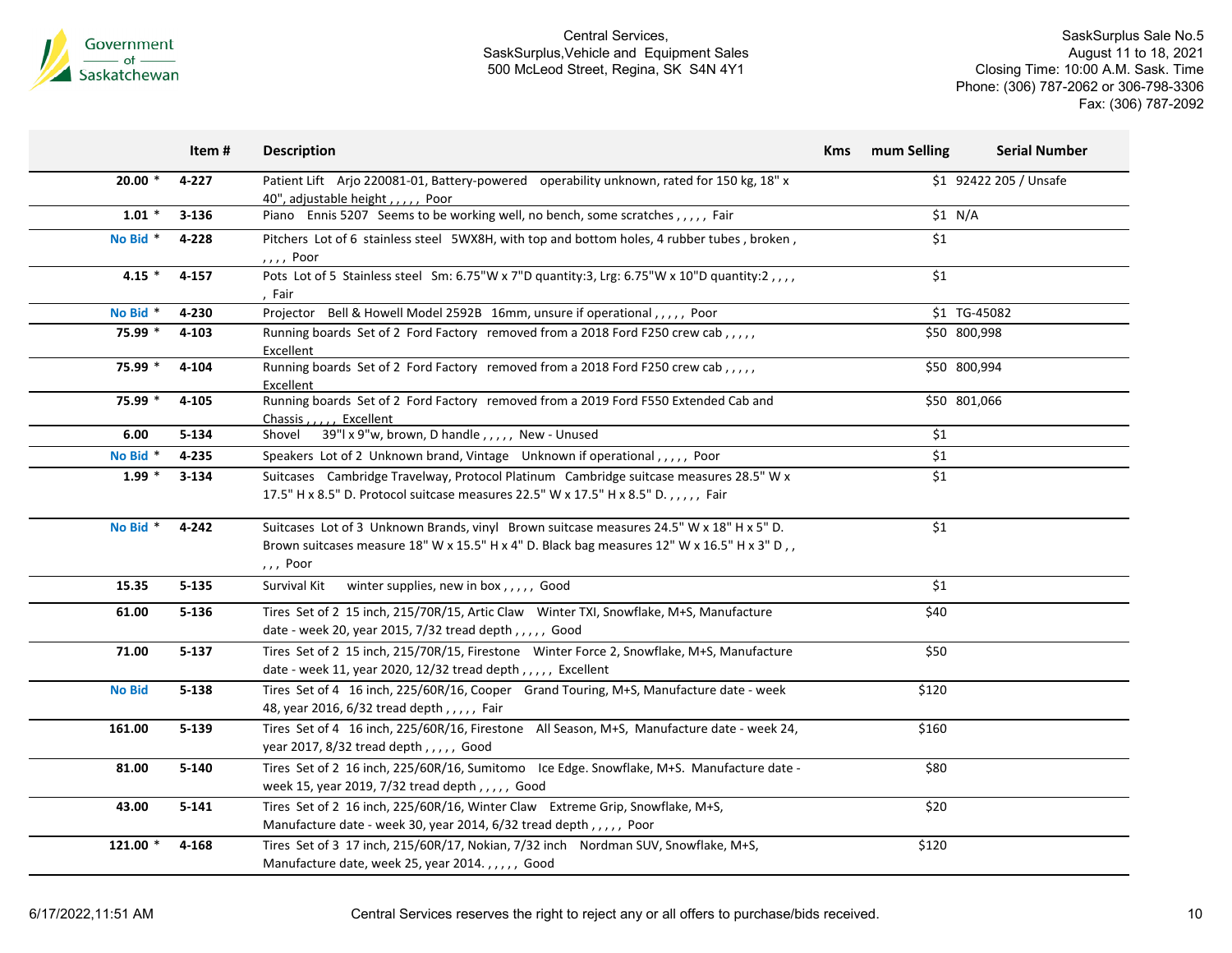

|     |               | Item#     | <b>Description</b>                                                                                                                                                                                                  | <b>Kms</b> | mum Selling | <b>Serial Number</b> |
|-----|---------------|-----------|---------------------------------------------------------------------------------------------------------------------------------------------------------------------------------------------------------------------|------------|-------------|----------------------|
|     | 302.00        | $5 - 142$ | Tires Set of 4 17 inch, LT245/70R/17, Wild Spirit M+S, snow flake, load range E, white<br>lettering, manufacture date, week 39, year 2015, 12/32 tread depth,,,,, Excellent                                         |            | \$250       |                      |
| *MT |               | $5 - 143$ | Tires Set of 4 17 inch, LT265/70R/17, BF Goodrich All Terrain T/A KO2, Snow flake, load<br>range E, white lettering, manufacture date, week 41, year 2018, 8/32 tread depth,,,,,, Fair                              |            | \$175       |                      |
|     | 121.00 *      | $3 - 113$ | Tool box Metal. Enthuze brand. Model 205103-9-01 Saddle box. 17 inches high, 19 inches<br>wide, 70 inches long. No keys,,,,,, Good                                                                                  |            | \$100       |                      |
|     | 255.00        | $5 - 144$ | Topper Fiberglass Removed from a 2013 Ford F250, white in color, 438686, approx size 85<br>inches x 64 inches, rear and side windows open, 5 small holes in roof, no keys,,,,, Fair                                 |            | \$250       |                      |
|     | No Bid *      | 4-245     | Trolley Cart wood 2 shelves, 39" W x 23.5" D x 38" H, , , , , Poor                                                                                                                                                  |            | \$1 N/A     |                      |
|     | No Bid *      | $3 - 142$ | Trolley Cart wood 2 shelves, 40" W x 24" D x 36.5" H, , , , , Poor                                                                                                                                                  |            | \$1 N/A     |                      |
|     | No Bid *      | 4-246     | Trolley Cart wood 2 shelves, larger wheels, 45" W x 21" D x 35" H,,,,, Poor                                                                                                                                         |            | \$1 N/A     |                      |
|     | No Bid *      | $4 - 247$ | Trolley Carts wood/laminate 2 shelves, 44" W x 21" D x 34.5" H,,,,, Poor                                                                                                                                            |            | $$1$ N/A    |                      |
|     | No Bid *      | $3 - 148$ | TV CRT, Samsung CT-3371XVM unsure if operational, , , , , Poor                                                                                                                                                      |            | \$1         |                      |
|     | $18.44*$      | $8 - 125$ | Cabinet maple wood oversized cabinet with 2 sets of bifold doors, was custom made for flat<br>file storage, brackets on sides, but shelving not included, natural wood colour, 72"w x 21"d x<br>72"h , , , , , Fair |            | \$1         |                      |
|     | <b>No Bid</b> | $5 - 146$ | Ergonomic 5 caster wheels hydraulics work, worn arms, blue, ,,,,, Fair<br>Chair                                                                                                                                     |            | \$1         |                      |
|     | <b>No Bid</b> | $5 - 147$ | Ergonomic 5 caster wheels, hydraulics work, worn arms, blue,,,,, Fair<br>Chair                                                                                                                                      |            | \$1         |                      |
|     | <b>No Bid</b> | $5 - 148$ | Ergonomic, fabric 5 caster wheels, tilt, arm poor condition, grey,,,,, Poor<br>Chair                                                                                                                                |            | \$1         |                      |
|     | <b>No Bid</b> | $5 - 149$ | Ergonomic, Fabric 5 caster wheels, hydraulics poor, counter height, brown,,,,,<br>Chair<br>Poor                                                                                                                     |            | \$1         |                      |
|     | <b>No Bid</b> | $5 - 150$ | Ergonomic, Fabric 5 caster wheels, hydraulics work, arms in poor condition, blue,,,,<br>Chair<br>Poor                                                                                                               |            | \$1         |                      |
|     | <b>No Bid</b> | $5 - 151$ | Ergonomic, Fabric 5 caster wheels, hydraulics work, arms in poor condition, blue,,,,<br>Chair<br>, Poor                                                                                                             |            | \$1         |                      |
|     | <b>No Bid</b> | $5 - 152$ | Ergonomic, Fabric 5 caster wheels, hydraulics work, arms in poor condition, blue,,,,<br>Chair<br>, Poor                                                                                                             |            | $$1$$       |                      |
|     | <b>No Bid</b> | $5 - 153$ | Cork Board Metal frame 36"w x48"h, brown,,,,, Fair                                                                                                                                                                  |            | \$1         |                      |
|     | <b>No Bid</b> | $5 - 155$ | File Cabinet 3 Drawers , Lateral 36"w x 18"d x 40"h, lock no key, beige, scuffed,,,,,, Fair                                                                                                                         |            | $$1$$       |                      |
|     | <b>No Bid</b> | $5 - 156$ | File Cabinet 3 Drawers, Lateral 36"w x 18"d x 40"h, lock no key, beige,,,,, Fair                                                                                                                                    |            | \$1         |                      |
|     |               |           |                                                                                                                                                                                                                     |            |             |                      |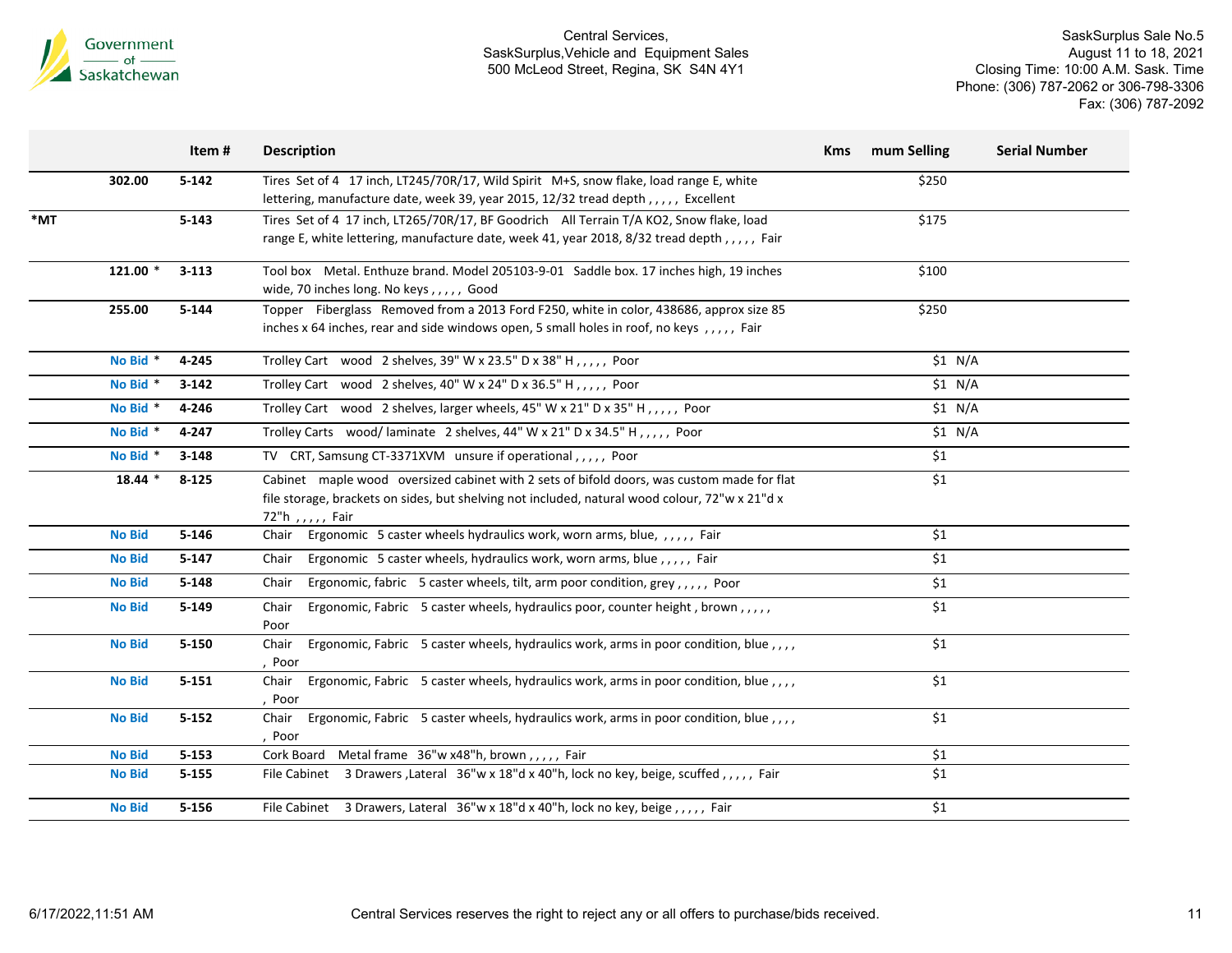

|                   |           | Item #    | <b>Description</b>                                                                                                        | <b>Kms</b> | mum Selling | <b>Serial Number</b> |
|-------------------|-----------|-----------|---------------------------------------------------------------------------------------------------------------------------|------------|-------------|----------------------|
| *MT               |           | $5 - 157$ | Lateral, 7 doors $36''w \times 16''d \times 73''h$ , locking bar attachment, all doors open,,,<br>File Cabinet<br>,, Fair |            | \$1         |                      |
| $*_{\mathsf{MT}}$ |           | $5 - 158$ | Lateral, 7 doors $36''w \times 16''d \times 73''h$ , locking bar attachment, all doors open,,,<br>File Cabinet<br>,, Fair |            | \$1         |                      |
|                   | $32.55$ * | 4-172     | Filing cabinet Wood top, metal 60"W x 20"D x 30"H, 4 drawer, no lock, missing hanging<br>folder holders,,,,, Fair         |            | S1          |                      |
|                   | $4.13*$   | 4-130     | Pedestal 3 drawers, wood Pepper dust 17"W x 25.5"D x 27.5"H, on casters,,,,, Fair                                         |            | \$1         |                      |
|                   | $1.00*$   | 4-131     | Pedestal 3 drawers, wood Pepper dust 17"W x 25.5"D x 27.5"H, on casters, ,,,, Fair                                        |            | \$1         |                      |
|                   | $1.00*$   | 4-122     | Pedestal 3 drawers, wood Pepperdust 17"W x 25.5"D x 27.5"H, on casters,,,,, Fair                                          |            | \$1         |                      |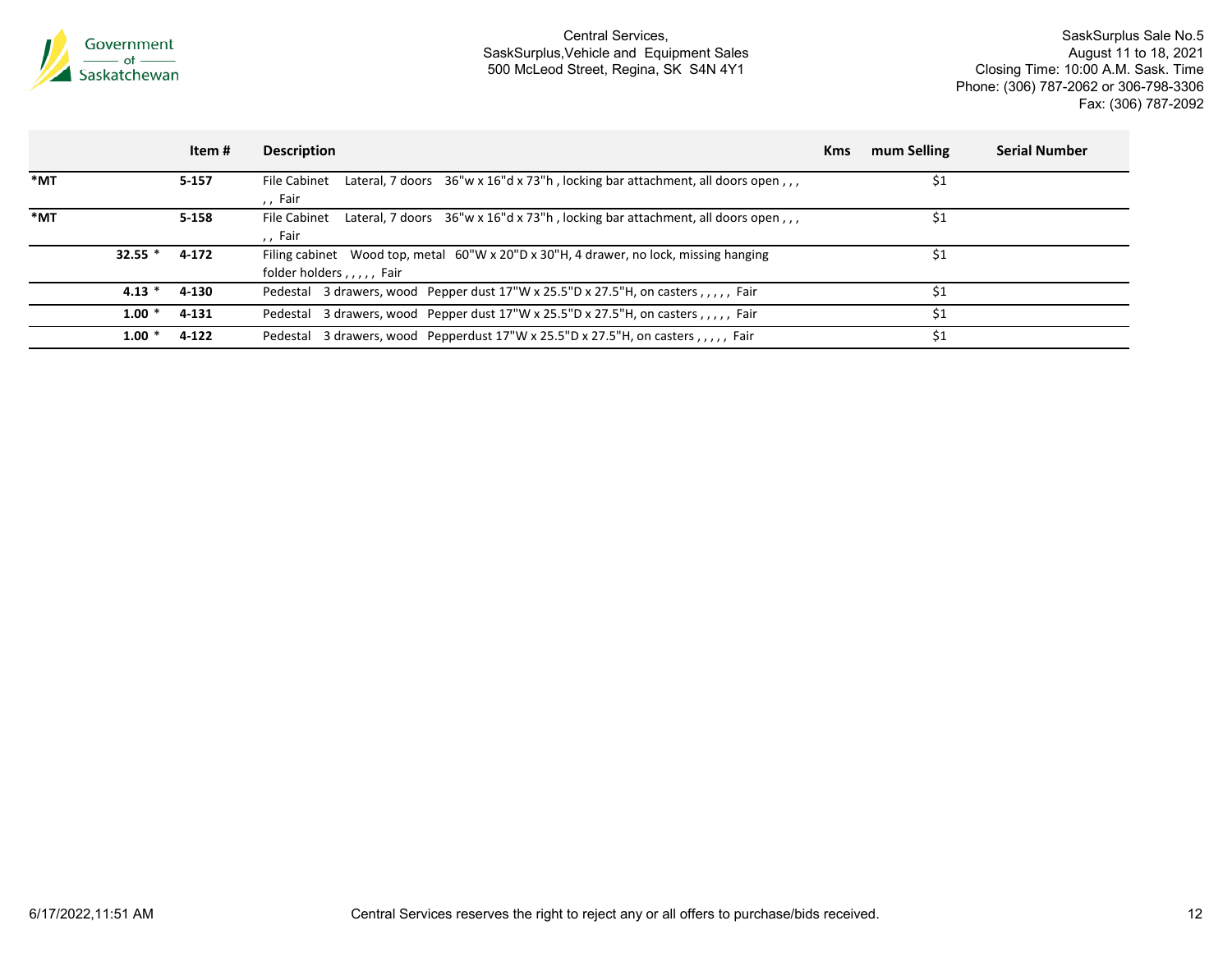

|               | Item#     | <b>Description</b>                                                                                                                                                                                                                                                                                       | <b>Kms</b> | mum Selling | <b>Serial Number</b>     |
|---------------|-----------|----------------------------------------------------------------------------------------------------------------------------------------------------------------------------------------------------------------------------------------------------------------------------------------------------------|------------|-------------|--------------------------|
|               |           | REGINA, Saskbuilds and Procurement, SaskSurplus, 1660 Park St                                                                                                                                                                                                                                            |            |             |                          |
|               |           | ON-LINE VIEWING ONLY. NO ON-SITE VIEWING. Contact SaskSurplus (306) 787-2062 or (306) 798-3306.                                                                                                                                                                                                          |            |             |                          |
| <b>No Bid</b> | $5 - 501$ | Electric Tugger Blue Giant service hours-7984.4, service weight of 1050 Lbs, unsure if<br>operational ITEM MUST BE PICKED UP NO LATER THAN AUGUST 25TH, , , , , Poor                                                                                                                                     |            |             | \$1 unknown              |
| <b>No Bid</b> | $5 - 502$ | Electric Tugger Blue Giant service hours-8617.4, damaged differential, service weight of<br>1050 Lbs, unsure if operational ITEM MUST BE PICKED UP NO LATER THAN AUGUST 25TH, , , , ,<br>Poor                                                                                                            |            |             | \$1 unknown              |
| <b>No Bid</b> | $5 - 503$ | Electric Tugger and Battery Charger Blue Giant, Battery Mate 80 Charging Station model<br>510M1-12C service hours- 3898.8, service weight of 1050 Lbs. Battery charger has a non-<br>standard plug in, unsure if either is operational ITEM MUST BE PICKED UP NO LATER THAN<br>AUGUST 25TH, , , , , Poor |            |             | \$1 308CS68314           |
| <b>No Bid</b> | 5-504     | Electric Tugger and Battery Charger Blue Giant, Battery Mate 80 Charging Station model<br>510M1-12C service hours-5342.1, service weight of 1050 Lbs. Battery charger has a non-<br>standard plug in, unsure if either is operational ITEM MUST BE PICKED UP NO LATER THAN<br>AUGUST 25TH, , , , , Poor  |            |             | \$1 RSK127534/408CS70224 |
| 2.00          | $5 - 505$ | Floor Scrubber Advance, model: 411002 24 volts, net weight: 406lbs, gross weight: 774lbs,<br>working condition unknown ITEM MUST BE PICKED UP NO LATER THAN AUGUST 25TH, , , , ,<br>Poor                                                                                                                 |            |             | \$1 132,276              |
|               |           | REGINA, Saskbuilds and Procurement, 1660 Park St                                                                                                                                                                                                                                                         |            |             |                          |
|               |           | ON-LINE VIEWING ONLY. NO ON-SITE VIEWING. For information on items contact Rhonda Gelowicz 306-552-8049, email: rhonda.gelowicz@gov.sk.ca or Aaron Meyer 30                                                                                                                                              |            |             |                          |
| No Bid *      | 4-575     | 3-Phase Unisaw Delta, Cat. No. 36-951 200-230/460 volts, 60Hz ITEM MUST BE PICKED UP<br>NO LATER THAN AUGUST 25TH, , , , , Good                                                                                                                                                                          |            |             | \$500 02J78788, type 2   |
| $10.57$ *     | 4-577     | <b>Corning Fiberglass</b><br>pipe insulation Lot of 6 boxes Owens $11/4$ " x 1", 40 pieces per box, some boxes may not be<br>complete ITEM MUST BE PICKED UP NO LATER THAN AUGUST 25TH, , , , , New - Unused                                                                                             |            |             | \$1 New - Unused         |
| $10.58$ *     | 4-578     | <b>Corning Fiberglass</b><br>pipe insulation Lot of 4 boxes Owens 11/2" x 1", 29 pieces/box, some boxes may not be<br>complete ITEM MUST BE PICKED UP NO LATER THAN AUGUST 25TH, , , , , New - Unused                                                                                                    |            | \$1         |                          |
| $5.58*$       | 4-579     | <b>Corning Fiberglass</b><br>pipe insulation Lot of 3 boxes Owens $2'' \times 1''$ , 21 pieces/box, some boxes may not be<br>complete ITEM MUST BE PICKED UP NO LATER THAN AUGUST 25TH, , , , , New - Unused                                                                                             |            | \$1         |                          |
| 201.00 *      | 4-580     | Fittings Lot of 12 boxes Miscellaneous reducers, valves, copper, brass ITEM MUST BE PICKED<br>UP NO LATER THAN AUGUST 25TH, , , , , New - Unused                                                                                                                                                         |            | \$200       |                          |
| No Bid *      | 4-583     | Swing Check Valve Jenkins 477 LJ 125S cast iron bolted, 12" Bronze seating. Stem is<br>flanged. Lever can be rotated through 360 degrees and is adjustable in 15 degree increments.<br>ITEM MUST BE PICKED UP NO LATER THAN AUGUST 25TH, , , , , New - Unused                                            |            | \$250 N/A   |                          |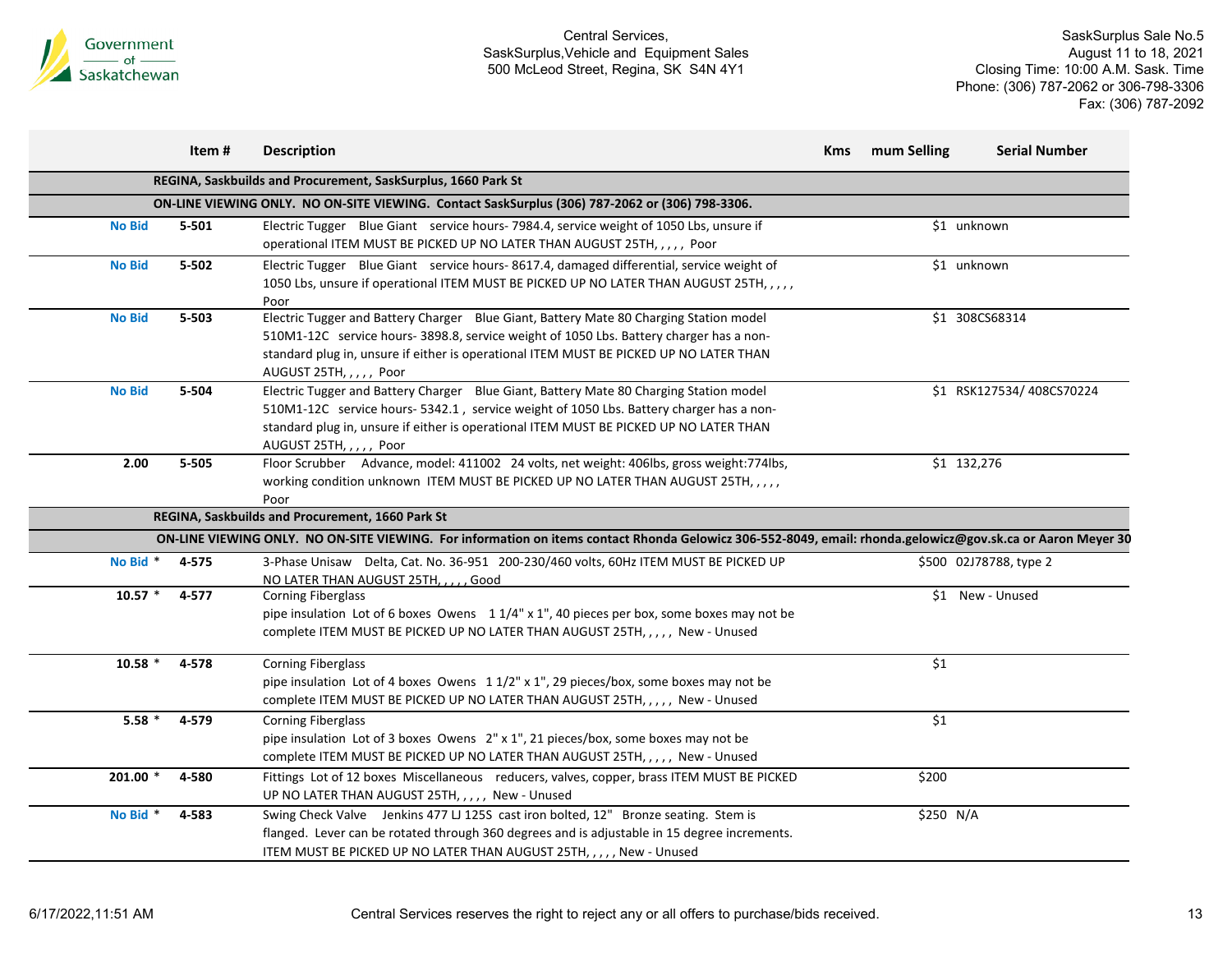

|               | Item#                                                                                                         | <b>Description</b>                                                                                                                                                                                                                                                                                                                                                                                                                                                                                                                                                                                                                                                                                                                                                                          | <b>Kms</b>     | mum Selling | <b>Serial Number</b>      |  |  |  |  |  |
|---------------|---------------------------------------------------------------------------------------------------------------|---------------------------------------------------------------------------------------------------------------------------------------------------------------------------------------------------------------------------------------------------------------------------------------------------------------------------------------------------------------------------------------------------------------------------------------------------------------------------------------------------------------------------------------------------------------------------------------------------------------------------------------------------------------------------------------------------------------------------------------------------------------------------------------------|----------------|-------------|---------------------------|--|--|--|--|--|
|               | MOOSE JAW, Highways & Infrastructure, Fleet Services, 1 km south of Moose Jaw on Highway #2.                  |                                                                                                                                                                                                                                                                                                                                                                                                                                                                                                                                                                                                                                                                                                                                                                                             |                |             |                           |  |  |  |  |  |
|               | ON-LINE VIEWING ONLY. Contact Tara Watson 306-694-3773                                                        |                                                                                                                                                                                                                                                                                                                                                                                                                                                                                                                                                                                                                                                                                                                                                                                             |                |             |                           |  |  |  |  |  |
| 3,060.00      | 5-506                                                                                                         | Truck 2003 Sterling LT9511 Tandem Detroit 60 series, Inline 6 Diesel Standard A/C, cruise,<br>tilt, power windows, power mirrors, power locks 2002 Right Hand Wing, AT-132-11, worn out,<br>serial #22-410, Yellow, TOW ONLY, No SGI Inspection. It is unknown if any repairs or safety<br>concerns exist (if any). Requires a passed SGI Inspection to be licensed. Buyer assumes full<br>responsibility for repairs if required., , PROBLEMS: motor runs but smoke excessively, coolant<br>in fuel system, numerous hydraulic leaks, engine codes, exhaust manifolded, oil in front hubs<br>changed, corroded wires to fuse box RH side, fuel in coolant, needs injectors and cups, turbo<br>and pipes rusted out, oil leak on compressor, ecu rusted out on back side, cross member very | 456,281<br>Kms |             | \$3,000 2FZHAZCG83AK77522 |  |  |  |  |  |
|               |                                                                                                               | thin, box latch siezed, trans. oil change, brakes/battery/mirrors/horn good condition, dash<br>cracked and peeling, stone chips on windshield, missing wiper, some work lights out>, As is,                                                                                                                                                                                                                                                                                                                                                                                                                                                                                                                                                                                                 |                |             |                           |  |  |  |  |  |
|               |                                                                                                               | NIPAWIN, Environment, 210- 1st St. East.                                                                                                                                                                                                                                                                                                                                                                                                                                                                                                                                                                                                                                                                                                                                                    |                |             |                           |  |  |  |  |  |
|               |                                                                                                               | ON-LINE VIEWING ONLY. NO ON-SITE VIEWING. Contact John Worsley 306-862-1790, email: john.worsley@gov.sk.ca                                                                                                                                                                                                                                                                                                                                                                                                                                                                                                                                                                                                                                                                                  |                |             |                           |  |  |  |  |  |
| No Bid *      | 4-589                                                                                                         | Bear Bait Barrel Lot of 6 Metal, 45 gallon , , , , , Good                                                                                                                                                                                                                                                                                                                                                                                                                                                                                                                                                                                                                                                                                                                                   |                | \$1         |                           |  |  |  |  |  |
| 54.00 *       | 4-590                                                                                                         | Bear Bait Barrel Lot of 6 Plastic, 45 gallon , , , , , Good                                                                                                                                                                                                                                                                                                                                                                                                                                                                                                                                                                                                                                                                                                                                 |                | \$1         |                           |  |  |  |  |  |
| $1.23*$       | 4-593                                                                                                         | Cook Stove Coleman Missing hose from cook stove to propane tank, working condition<br>unknown,,,,, Fair                                                                                                                                                                                                                                                                                                                                                                                                                                                                                                                                                                                                                                                                                     |                | \$1         |                           |  |  |  |  |  |
| $3.00*$       | 4-595                                                                                                         | Key Box Wooden 35 hook key box, 18"w x 24"h,,,,, Fair                                                                                                                                                                                                                                                                                                                                                                                                                                                                                                                                                                                                                                                                                                                                       |                | \$1         |                           |  |  |  |  |  |
| No Bid *      | 4-603                                                                                                         | Satellite Personal Tracker    Spot    FCC ID: L2V-PT2,,,,,    Beyond Repair                                                                                                                                                                                                                                                                                                                                                                                                                                                                                                                                                                                                                                                                                                                 |                |             | \$1 8,216,042             |  |  |  |  |  |
| No Bid *      | 4-604                                                                                                         | Satellite Phone Globestar with accessories , , , , , Poor                                                                                                                                                                                                                                                                                                                                                                                                                                                                                                                                                                                                                                                                                                                                   |                |             | \$1 N10BC7JC9             |  |  |  |  |  |
| $1.23*$       | 4-606                                                                                                         | Spotlights Lot of 4 Brinkman 400,000-1,000,000 lumens, with cigarette plugs,,,,,, Beyond<br>Repair                                                                                                                                                                                                                                                                                                                                                                                                                                                                                                                                                                                                                                                                                          |                | \$1         |                           |  |  |  |  |  |
| $1.23*$       | $4 - 618$                                                                                                     | Utility Cart Plastic on castor wheels, 27"  x 23"w x 47"h,,,,, Good                                                                                                                                                                                                                                                                                                                                                                                                                                                                                                                                                                                                                                                                                                                         |                | \$1         |                           |  |  |  |  |  |
|               |                                                                                                               | NORTH BATTLEFORD, Social Services, 300 1146 102 Street                                                                                                                                                                                                                                                                                                                                                                                                                                                                                                                                                                                                                                                                                                                                      |                |             |                           |  |  |  |  |  |
|               |                                                                                                               | ON-LINE VIEWING ONLY. Contact Leona Boehm 306-446-7893, email: leona.boehm2@gov.sk.ca or Shannen Barthel 306-446-7928, email: shannen.barthel@gov.sk.ca                                                                                                                                                                                                                                                                                                                                                                                                                                                                                                                                                                                                                                     |                |             |                           |  |  |  |  |  |
| <b>No Bid</b> | 5-507                                                                                                         | Chair Vinyl Dark Brown, tears below cushion Approximatley 45" X 17",,,,, Poor                                                                                                                                                                                                                                                                                                                                                                                                                                                                                                                                                                                                                                                                                                               |                | \$1         |                           |  |  |  |  |  |
| <b>No Bid</b> | 5-508                                                                                                         | Love Seat Vinyl Dark Brown, tears in some areas and worn out. Approximatley 66" X 17",<br>, , , Poor                                                                                                                                                                                                                                                                                                                                                                                                                                                                                                                                                                                                                                                                                        |                | \$1         |                           |  |  |  |  |  |
| <b>No Bid</b> | 5-509                                                                                                         | Sofa Vinyl Dark Brown, tears in some areas and worn out. Approximatley 87" X 17",,,,<br>Poor                                                                                                                                                                                                                                                                                                                                                                                                                                                                                                                                                                                                                                                                                                |                | \$1         |                           |  |  |  |  |  |
|               | PRINCE ALBERT, Corrections and Policing and Public Safety, 1700 7th Ave NE.                                   |                                                                                                                                                                                                                                                                                                                                                                                                                                                                                                                                                                                                                                                                                                                                                                                             |                |             |                           |  |  |  |  |  |
|               | ON-LINE VIEWING ONLY. Contact Mark Halcro 306-953-3144, email: mark.halcro@gov.sk.ca or owen.stubbs@gov.sk.ca |                                                                                                                                                                                                                                                                                                                                                                                                                                                                                                                                                                                                                                                                                                                                                                                             |                |             |                           |  |  |  |  |  |
| <b>No Bid</b> | 5-510                                                                                                         | Chalk Board with Ledger 12 feet,,,,, Good                                                                                                                                                                                                                                                                                                                                                                                                                                                                                                                                                                                                                                                                                                                                                   |                | \$1         |                           |  |  |  |  |  |
| 10.00         | $5 - 511$                                                                                                     | Chairs Lot of 6 Plastic Moulded beige, ,,,,, Good                                                                                                                                                                                                                                                                                                                                                                                                                                                                                                                                                                                                                                                                                                                                           |                | \$1         |                           |  |  |  |  |  |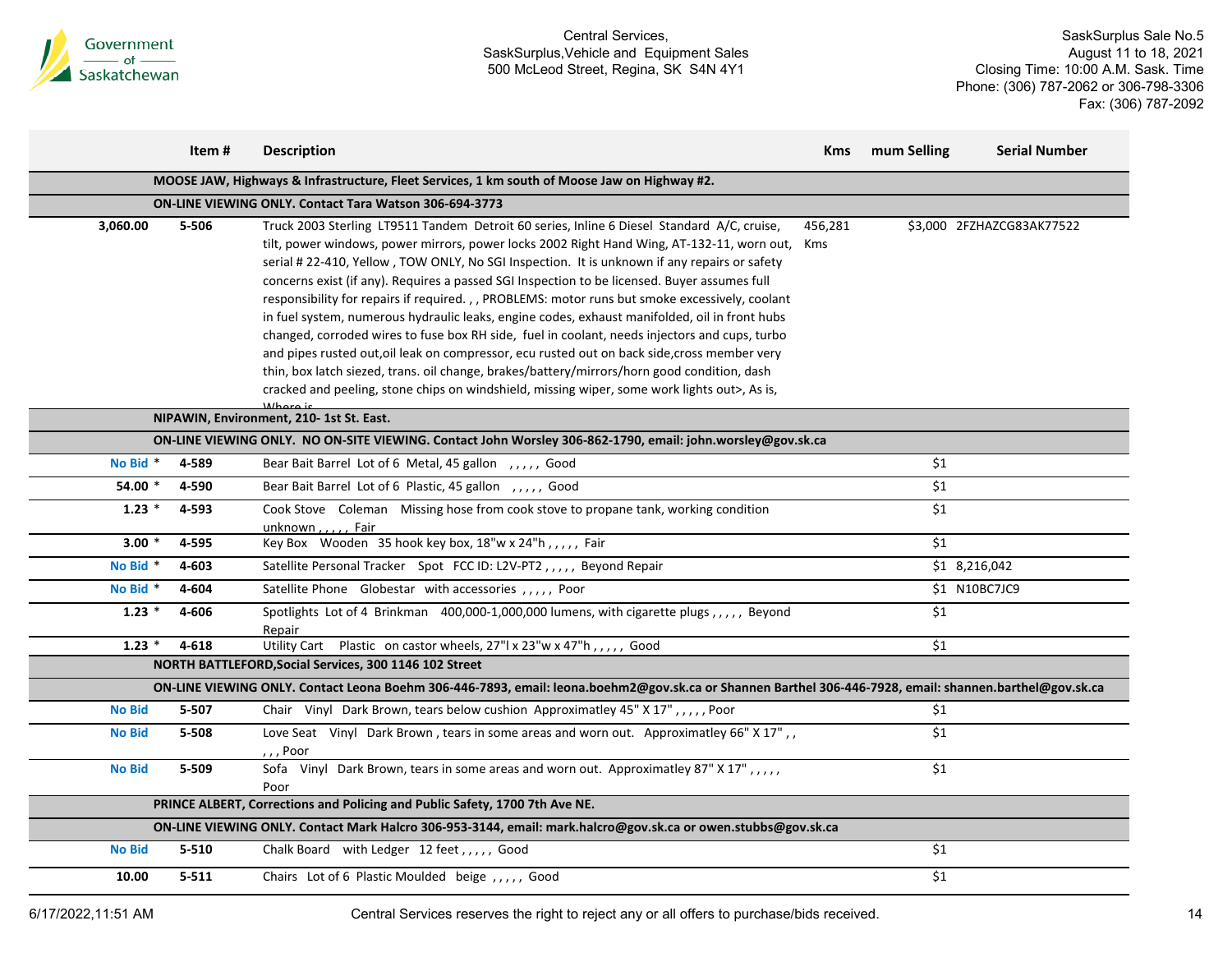

|               | Item#     | <b>Description</b>                                                                                                                                                                                                     | Kms | mum Selling  | <b>Serial Number</b> |
|---------------|-----------|------------------------------------------------------------------------------------------------------------------------------------------------------------------------------------------------------------------------|-----|--------------|----------------------|
| 10.00         | $5 - 512$ | Chairs Lot of 6 Plastic Moulded red , , , , , Good                                                                                                                                                                     |     | \$1          |                      |
| 10.00         | $5 - 513$ | Chairs Lot of 6 Plastic Moulded various colours: beige and grey,,,,, Good                                                                                                                                              |     | \$1          |                      |
| 10.00         | $5 - 514$ | Chairs Lot of 6 Plastic Moulded various colours: white and blue,,,,,, Good                                                                                                                                             |     | \$1          |                      |
| 10.00         | $5 - 515$ | Chairs Lot of 6 Plastic Moulded various colours: white and blue,,,,, Good                                                                                                                                              |     | \$1          |                      |
| 10.00         | $5 - 516$ | Chairs Lot of 6 Plastic Moulded various colours: white and blue,,,,,, Good                                                                                                                                             |     | \$1          |                      |
| 10.00         | $5 - 517$ | Chairs Lot of 6 Plastic Moulded white , , , , , Good                                                                                                                                                                   |     | \$1          |                      |
| 10.00         | $5 - 518$ | Chairs Lot of 6 Plastic Moulded white , , , , , Good                                                                                                                                                                   |     | \$1          |                      |
| 21.00         | $5 - 519$ | Projector Screen 1960 or 70s, Large Approximately 30 feet long,,,,, Fair                                                                                                                                               |     | \$1          |                      |
| 87.00         | $5 - 520$ | Table Stainless Steel Aprox 6 feet x 2 Feet,,,,, Good                                                                                                                                                                  |     | \$1          |                      |
|               |           | PRINCE ALBERT, Environment, Forest Services, #201 1061 Central Avenue                                                                                                                                                  |     |              |                      |
|               |           | Due to COVID-19, ON-LINE VIEWING ONLY. Contact Dean Mamer 306-940-7840, email: dean.mamer@gov.sk.ca or Lori Thompson 306-940-6509, email: lori.thompson@gc                                                             |     |              |                      |
| 42.00 $*$     | $3 - 653$ | Ramps and Toolboxes Aluminum 2 sets of aluminum ATV ramps that are in various states<br>requiring repair, 2 aluminum truck tool boxes in various states requiring repair (no keys for<br>locks),,,,, Broken Repairable |     | \$1          |                      |
|               |           | SASKATOON, Highways, Operations and Maintenance Division, Unit 18-3603 Millar Ave.                                                                                                                                     |     |              |                      |
|               |           | ON-LINE VIEWING ONLY. Contact Connie Olafson 306-933-7601, email connie.olafson2@gov.sk.ca                                                                                                                             |     |              |                      |
| <b>No Bid</b> | $5 - 521$ | Film Camera Pentax SF10 Film Camera Comes with two lenses: Magnicon MC28-70 &<br>Magnicon MC70-210, no memory card.,,,,, Fair                                                                                          |     | \$1          |                      |
|               |           | SASKATOON, Labour Relations and Workplace Safety, ES 122 3rd Avenue N.                                                                                                                                                 |     |              |                      |
|               |           | ON-LINE VIEWING ONLY. Contact Tricia Chint 306-933-5559, tricia.chint@gov.sk.ca or Leanne McCullough 306-933-5799, leanne.mccullough@gov.sk.ca                                                                         |     |              |                      |
| No Bid *      | $4 - 521$ | Credenza wood 66.25"L x 19.5"W x 29"H; pedestals on each end with drawers, 2 sliding<br>doors in middle,,,,,Fair                                                                                                       |     | \$1          |                      |
|               |           | SASKATOON, SaskPolytech, 1130 Idylwyld Drive N.                                                                                                                                                                        |     |              |                      |
|               |           | ON-LINE VIEWING ONLY. Contact Chris Perry 306-659-4126, email: perrychr@saskpolytech.ca or Faheem Khan 306-659-4651, email:khanmuham@saskpolytech.ca                                                                   |     |              |                      |
| 501.00        | $5 - 523$ | Motor Hyundai Super ES, 15 HP 208 - 230/460V, 44KW 36.8/18.4 A - 60HZ - 1770 RPM,,,,<br>, Fair                                                                                                                         |     |              | \$500 00824-048-003  |
|               |           | SOUTHEND, Environment, 15 College Drive.                                                                                                                                                                               |     |              |                      |
|               |           | ON-LINE VIEWING ONLY. NO ON-SITE VIEWING. Contact Nolan Hoggarth 306-758-6624, 3063-688-0966, email: nolan hoggarth@gov.sk.ca                                                                                          |     |              |                      |
| No Bid *      | 4-556     | Outboard Motor 1966 Johnson 5HP Has not ran in years, engine partially disassembled.<br>Sold as is.,,,,, As is, where is                                                                                               |     | \$1 C482568  |                      |
| $20.00*$      | 4-557     | Outboard Motor Mercury 5HP Has not ran in years. Sold as is.,,,,, As is, where is                                                                                                                                      |     | \$1 0E056148 |                      |